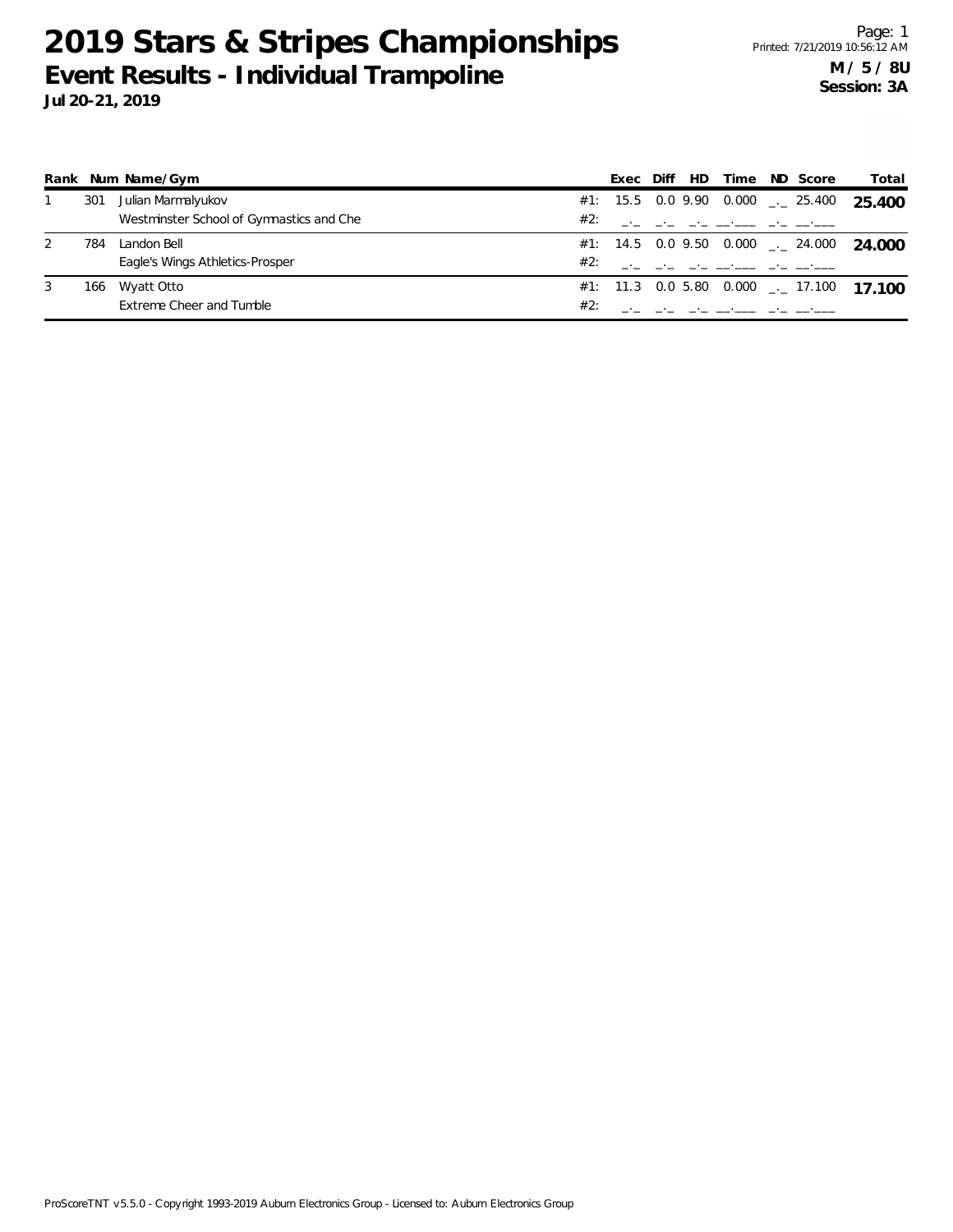**Jul 20-21, 2019**

|       |     | Rank Num Name/Gym                                 |            | Exec         | HD<br>Diff                                                                                                                                                                                                                                                                                                                                                                                                                                                                         | Time                                                                                                                                                                                                                                                                                                                                                                                                                                                                                                                                                       | ND Score                                                     | Total  |
|-------|-----|---------------------------------------------------|------------|--------------|------------------------------------------------------------------------------------------------------------------------------------------------------------------------------------------------------------------------------------------------------------------------------------------------------------------------------------------------------------------------------------------------------------------------------------------------------------------------------------|------------------------------------------------------------------------------------------------------------------------------------------------------------------------------------------------------------------------------------------------------------------------------------------------------------------------------------------------------------------------------------------------------------------------------------------------------------------------------------------------------------------------------------------------------------|--------------------------------------------------------------|--------|
| 1T    | 271 | Alexis Edwards<br><b>Elmwood Gymnastics</b>       | #1:<br>#2: | 17.9         | $0.0$ 9.60                                                                                                                                                                                                                                                                                                                                                                                                                                                                         | 0.000                                                                                                                                                                                                                                                                                                                                                                                                                                                                                                                                                      | $\frac{1}{2}$ 27.500                                         | 27.500 |
| 2T    | 127 | JoAnn Fuentes<br>Millers Gymnastics Academy       | #1:<br>#2: | 17.5         | 0.010.00<br>$-1$                                                                                                                                                                                                                                                                                                                                                                                                                                                                   | 0.000                                                                                                                                                                                                                                                                                                                                                                                                                                                                                                                                                      | $\frac{1}{2}$ 27.500                                         | 27.500 |
| 3     | 138 | Savannah Hastings<br>Elmwood Gymnastics           | #1:<br>#2: | 17.5         | $0.0$ 9.90<br>$-1$                                                                                                                                                                                                                                                                                                                                                                                                                                                                 | 0.000<br>________                                                                                                                                                                                                                                                                                                                                                                                                                                                                                                                                          | $-27.400$                                                    | 27.400 |
| 4     | 103 | Bre Bisuna<br>World Elite                         | #1:<br>#2: | 17.5         | $0.0$ 9.70 $0.000$                                                                                                                                                                                                                                                                                                                                                                                                                                                                 |                                                                                                                                                                                                                                                                                                                                                                                                                                                                                                                                                            | $\frac{1}{2}$ 27.200                                         | 27.200 |
| 5*    | 110 | Alexis Brown<br><b>Gymnast Factory</b>            | #1:<br>#2: | 17.3         | $0.0$ 9.60                                                                                                                                                                                                                                                                                                                                                                                                                                                                         | 0.000                                                                                                                                                                                                                                                                                                                                                                                                                                                                                                                                                      | $-26.900$                                                    | 26.900 |
| $5*$  | 296 | Cambry Loffler<br>Millers Gymnastics Academy      | #1:<br>#2: | 17.3         | $0.0$ $9.60$ $0.000$                                                                                                                                                                                                                                                                                                                                                                                                                                                               |                                                                                                                                                                                                                                                                                                                                                                                                                                                                                                                                                            | $-26.900$                                                    | 26.900 |
| 5*    | 114 | Reagan Crum<br>Zero Gravity Gymnastics and Cheer  | #1:<br>#2: | 17.3         | $0.0$ 9.60 $0.000$                                                                                                                                                                                                                                                                                                                                                                                                                                                                 |                                                                                                                                                                                                                                                                                                                                                                                                                                                                                                                                                            | $\frac{1}{2}$ 26.900                                         | 26.900 |
| 8T    | 124 | Grace Encalade<br>Eagle Gymnastics Academy        | #1:<br>#2: | 17.2         | $0.0$ 9.50<br>$-1$                                                                                                                                                                                                                                                                                                                                                                                                                                                                 | 0.000                                                                                                                                                                                                                                                                                                                                                                                                                                                                                                                                                      | $\frac{1}{2}$ 26.700<br>$-1$                                 | 26.700 |
| 9Τ    | 108 | <b>Elleni Bowers</b><br>Trevino's Gymnastics      | #1:<br>#2: | 16.9         |                                                                                                                                                                                                                                                                                                                                                                                                                                                                                    |                                                                                                                                                                                                                                                                                                                                                                                                                                                                                                                                                            | $0.0$ 9.80 $0.000$ $_{--}$ 26.700                            | 26.700 |
| 10    | 274 | Kayla Ferguson<br>Manning Gymnastics Centerplex   | #1:<br>#2: | 16.8         |                                                                                                                                                                                                                                                                                                                                                                                                                                                                                    |                                                                                                                                                                                                                                                                                                                                                                                                                                                                                                                                                            | $0.0$ 9.70 $0.000$ $_{\leftarrow}$ 26.500<br>مستحيل المستحدث | 26.500 |
| 11T   | 175 | Emori Rodriguez<br>K and L Tumbletown             | #1:<br>#2: | 16.9         | $0.0$ 9.50                                                                                                                                                                                                                                                                                                                                                                                                                                                                         | 0.000                                                                                                                                                                                                                                                                                                                                                                                                                                                                                                                                                      | $-26.400$                                                    | 26.400 |
| $11*$ | 263 | Noiella Caruso<br>Garden State Trampoline Academy | #1:<br>#2: | 16.7         | $0.0$ 9.70 $0.000$                                                                                                                                                                                                                                                                                                                                                                                                                                                                 |                                                                                                                                                                                                                                                                                                                                                                                                                                                                                                                                                            | $-26.400$                                                    | 26.400 |
| $11*$ | 140 | Ashlynn Hebison<br>Air Extreme                    | #1:<br>#2: | 16.7         |                                                                                                                                                                                                                                                                                                                                                                                                                                                                                    |                                                                                                                                                                                                                                                                                                                                                                                                                                                                                                                                                            | $0.0$ 9.70 $0.000$ $_{\leftarrow}$ 26.400                    | 26.400 |
| $11*$ | 170 | Maci Pickle<br>Extreme Cheer and Tumble           | #1:<br>#2: | 16.5<br>$-1$ | $0.0$ 9.90<br>$-1$<br>$-1$                                                                                                                                                                                                                                                                                                                                                                                                                                                         | 0.000                                                                                                                                                                                                                                                                                                                                                                                                                                                                                                                                                      | $-26.400$<br>$-1$                                            | 26.400 |
| $11*$ | 160 | Brooke McLain<br>The Palaestra                    | #1:<br>#2: | 16.5         | $0.0$ 9.90 $0.000$<br>$-1$<br>والسبب السامس                                                                                                                                                                                                                                                                                                                                                                                                                                        |                                                                                                                                                                                                                                                                                                                                                                                                                                                                                                                                                            | $-26.400$                                                    | 26.400 |
| 16T   | 136 | <b>Trinity Harris</b><br>Trevino's Gymnastics     | #1:<br>#2: | 16.7<br>$-1$ | and the component of the control of the control of the control of the control of the control of the control of                                                                                                                                                                                                                                                                                                                                                                     |                                                                                                                                                                                                                                                                                                                                                                                                                                                                                                                                                            | $0.0$ 9.60 $0.000$ $_{\leftarrow}$ 26.300                    | 26.300 |
| 17T   | 242 | Morgan Walk<br>Dreams Gymnastics Center           | #1:<br>#2: | 16.5<br>$-1$ | $-1$<br>$\frac{1}{2} \left( \frac{1}{2} \right) \left( \frac{1}{2} \right) \left( \frac{1}{2} \right) \left( \frac{1}{2} \right) \left( \frac{1}{2} \right) \left( \frac{1}{2} \right) \left( \frac{1}{2} \right) \left( \frac{1}{2} \right) \left( \frac{1}{2} \right) \left( \frac{1}{2} \right) \left( \frac{1}{2} \right) \left( \frac{1}{2} \right) \left( \frac{1}{2} \right) \left( \frac{1}{2} \right) \left( \frac{1}{2} \right) \left( \frac{1}{2} \right) \left( \frac$ |                                                                                                                                                                                                                                                                                                                                                                                                                                                                                                                                                            | $0.0$ 9.80 $0.000$ $_{\leftarrow}$ 26.300                    | 26.300 |
| 18T   | 298 | Erin Lyttle<br><b>Gymnast Factory</b>             | #1:<br>#2: | 16.4         | $0.0$ 9.90 $0.000$<br>$-1$                                                                                                                                                                                                                                                                                                                                                                                                                                                         |                                                                                                                                                                                                                                                                                                                                                                                                                                                                                                                                                            | $-26.300$<br>$-1$                                            | 26.300 |
| 19T   | 273 | Fiona Erwin<br>Naples Progressive Gymnastics      | #1:<br>#2: | 16.9         | $0.0$ 9.30                                                                                                                                                                                                                                                                                                                                                                                                                                                                         | 0.000                                                                                                                                                                                                                                                                                                                                                                                                                                                                                                                                                      | $-26.200$                                                    | 26.200 |
| $19*$ | 113 | Caidynn Carr<br>Trevino's Gymnastics              | #1:<br>#2: | 16.4         | $0.0$ 9.80 $0.000$<br>المستناد المساري والمسارين والمساري                                                                                                                                                                                                                                                                                                                                                                                                                          |                                                                                                                                                                                                                                                                                                                                                                                                                                                                                                                                                            | $\frac{1}{2}$ 26.200                                         | 26.200 |
| $19*$ | 190 | Leighton Wolens<br>Gymnast Factory                | #1:<br>#2: | 16.4         | $0.0$ 9.80 $0.000$                                                                                                                                                                                                                                                                                                                                                                                                                                                                 | $\begin{tabular}{ll} \multicolumn{2}{l}{{\color{red}\boldsymbol{m}}}\\ \multicolumn{2}{l}{\color{blue}\boldsymbol{m}}\\ \multicolumn{2}{l}{\color{blue}\boldsymbol{m}}\\ \multicolumn{2}{l}{\color{blue}\boldsymbol{m}}\\ \multicolumn{2}{l}{\color{blue}\boldsymbol{m}}\\ \multicolumn{2}{l}{\color{blue}\boldsymbol{m}}\\ \multicolumn{2}{l}{\color{blue}\boldsymbol{m}}\\ \multicolumn{2}{l}{\color{blue}\boldsymbol{m}}\\ \multicolumn{2}{l}{\color{blue}\boldsymbol{m}}\\ \multicolumn{2}{l}{\color{blue}\boldsymbol{m}}\\ \multicolumn{2}{l}{\color$ | $\frac{1}{2}$ 26.200                                         | 26.200 |
| 22T   | 169 | Gianna Pickett<br>Tenacious T&T                   | #1:<br>#2: | 16.3<br>$-1$ | $0.0$ 9.90<br>$-1$<br>$-1$                                                                                                                                                                                                                                                                                                                                                                                                                                                         | 0.000                                                                                                                                                                                                                                                                                                                                                                                                                                                                                                                                                      | $\frac{1}{2}$ 26.200<br>$-1$                                 | 26.200 |
| 23*   | 320 | Juliana Scheibner<br>Gymnast Factory              | #1:<br>#2: | 16.4         | والمستنبذ المتحامل المساحين                                                                                                                                                                                                                                                                                                                                                                                                                                                        |                                                                                                                                                                                                                                                                                                                                                                                                                                                                                                                                                            | $0.0$ 9.70 $0.000$ $_{\leftarrow}$ 26.100                    | 26.100 |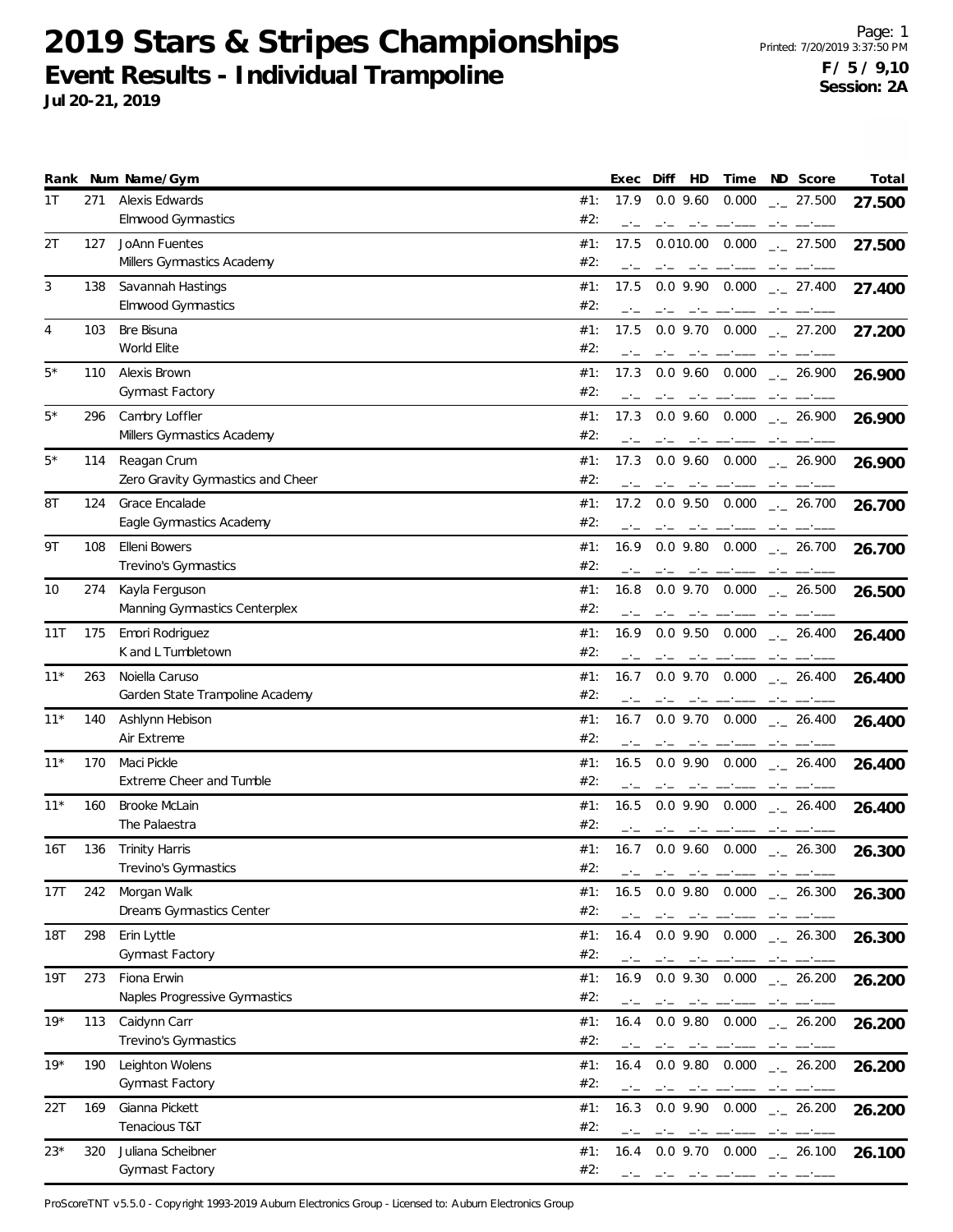Page: 2 Printed: 7/20/2019 3:37:50 PM **F / 5 / 9,10 Session: 2A**

**Jul 20-21, 2019**

|       |     | Rank Num Name/Gym                          |            | Exec | Diff       | HD                                                                                                                                                                                                                                                                                                                                                                                           | Time                                                                                                                                                                                                                                                                                                                                                                                                                                                                       |      | ND Score                                                                                                                                                                                                                                                                                                                                                                                                                                                                   | Total  |
|-------|-----|--------------------------------------------|------------|------|------------|----------------------------------------------------------------------------------------------------------------------------------------------------------------------------------------------------------------------------------------------------------------------------------------------------------------------------------------------------------------------------------------------|----------------------------------------------------------------------------------------------------------------------------------------------------------------------------------------------------------------------------------------------------------------------------------------------------------------------------------------------------------------------------------------------------------------------------------------------------------------------------|------|----------------------------------------------------------------------------------------------------------------------------------------------------------------------------------------------------------------------------------------------------------------------------------------------------------------------------------------------------------------------------------------------------------------------------------------------------------------------------|--------|
| 23*   | 158 | Hayden Mathiason                           | #1:        | 16.4 |            | $0.0$ 9.70                                                                                                                                                                                                                                                                                                                                                                                   | 0.000                                                                                                                                                                                                                                                                                                                                                                                                                                                                      |      | $-26.100$                                                                                                                                                                                                                                                                                                                                                                                                                                                                  | 26.100 |
|       |     | Carpenter Center Power Tumblers            | #2:        | $-1$ | $-1$       |                                                                                                                                                                                                                                                                                                                                                                                              | $\frac{1}{2} \left( \frac{1}{2} \right) \left( \frac{1}{2} \right) \left( \frac{1}{2} \right) \left( \frac{1}{2} \right) \left( \frac{1}{2} \right) \left( \frac{1}{2} \right) \left( \frac{1}{2} \right) \left( \frac{1}{2} \right) \left( \frac{1}{2} \right) \left( \frac{1}{2} \right) \left( \frac{1}{2} \right) \left( \frac{1}{2} \right) \left( \frac{1}{2} \right) \left( \frac{1}{2} \right) \left( \frac{1}{2} \right) \left( \frac{1}{2} \right) \left( \frac$ |      | $\frac{1}{2} \left( \frac{1}{2} \right) \left( \frac{1}{2} \right) \left( \frac{1}{2} \right) \left( \frac{1}{2} \right) \left( \frac{1}{2} \right) \left( \frac{1}{2} \right) \left( \frac{1}{2} \right) \left( \frac{1}{2} \right) \left( \frac{1}{2} \right) \left( \frac{1}{2} \right) \left( \frac{1}{2} \right) \left( \frac{1}{2} \right) \left( \frac{1}{2} \right) \left( \frac{1}{2} \right) \left( \frac{1}{2} \right) \left( \frac{1}{2} \right) \left( \frac$ |        |
| 25T   | 282 | Zoey Goodman                               | #1:        | 16.3 |            | $0.0$ 9.70                                                                                                                                                                                                                                                                                                                                                                                   | 0.000                                                                                                                                                                                                                                                                                                                                                                                                                                                                      |      | $-26.000$                                                                                                                                                                                                                                                                                                                                                                                                                                                                  | 26.000 |
|       |     | Millers Gymnastics Academy                 | #2:        |      |            |                                                                                                                                                                                                                                                                                                                                                                                              |                                                                                                                                                                                                                                                                                                                                                                                                                                                                            |      |                                                                                                                                                                                                                                                                                                                                                                                                                                                                            |        |
| 25*   | 173 | Alexa Reimers                              | #1:        | 16.1 |            | $0.0$ 9.90                                                                                                                                                                                                                                                                                                                                                                                   | 0.000                                                                                                                                                                                                                                                                                                                                                                                                                                                                      |      | $\frac{1}{2}$ 26.000                                                                                                                                                                                                                                                                                                                                                                                                                                                       | 26.000 |
|       |     | Gymnast Factory                            | #2:        |      |            |                                                                                                                                                                                                                                                                                                                                                                                              |                                                                                                                                                                                                                                                                                                                                                                                                                                                                            |      |                                                                                                                                                                                                                                                                                                                                                                                                                                                                            |        |
| $25*$ | 305 | Alyssa Medina                              | #1:        | 16.1 |            | $0.0$ 9.90                                                                                                                                                                                                                                                                                                                                                                                   | 0.000                                                                                                                                                                                                                                                                                                                                                                                                                                                                      |      | $\frac{1}{2}$ 26.000                                                                                                                                                                                                                                                                                                                                                                                                                                                       | 26.000 |
|       |     | Tenacious T&T                              | #2:        |      |            | $-1$                                                                                                                                                                                                                                                                                                                                                                                         |                                                                                                                                                                                                                                                                                                                                                                                                                                                                            | $-1$ |                                                                                                                                                                                                                                                                                                                                                                                                                                                                            |        |
| 28T   | 102 | <b>Esther Bieche</b>                       | #1:        | 16.0 |            | 0.010.00                                                                                                                                                                                                                                                                                                                                                                                     | 0.000                                                                                                                                                                                                                                                                                                                                                                                                                                                                      |      | $-26.000$                                                                                                                                                                                                                                                                                                                                                                                                                                                                  |        |
|       |     | Ground Zero Gymnastics                     | #2:        |      |            |                                                                                                                                                                                                                                                                                                                                                                                              |                                                                                                                                                                                                                                                                                                                                                                                                                                                                            |      |                                                                                                                                                                                                                                                                                                                                                                                                                                                                            | 26.000 |
| 29T   | 795 |                                            | #1:        | 16.1 | $-1$       |                                                                                                                                                                                                                                                                                                                                                                                              | 0.000                                                                                                                                                                                                                                                                                                                                                                                                                                                                      | $-1$ |                                                                                                                                                                                                                                                                                                                                                                                                                                                                            |        |
|       |     | Bryce Seo<br>The Palaestra                 | #2:        |      |            | $0.0$ 9.80                                                                                                                                                                                                                                                                                                                                                                                   |                                                                                                                                                                                                                                                                                                                                                                                                                                                                            |      | $-25.900$                                                                                                                                                                                                                                                                                                                                                                                                                                                                  | 25.900 |
|       |     |                                            |            |      |            |                                                                                                                                                                                                                                                                                                                                                                                              |                                                                                                                                                                                                                                                                                                                                                                                                                                                                            |      |                                                                                                                                                                                                                                                                                                                                                                                                                                                                            |        |
| 30T   | 185 | Jenna Trammell                             | #1:        | 16.0 |            | $0.0$ 9.90                                                                                                                                                                                                                                                                                                                                                                                   | 0.000                                                                                                                                                                                                                                                                                                                                                                                                                                                                      |      | $-25.900$                                                                                                                                                                                                                                                                                                                                                                                                                                                                  | 25.900 |
|       |     | Texas Tumblers Gymnastics                  | #2:        |      | $-1$       | $-1$                                                                                                                                                                                                                                                                                                                                                                                         |                                                                                                                                                                                                                                                                                                                                                                                                                                                                            |      |                                                                                                                                                                                                                                                                                                                                                                                                                                                                            |        |
| 31 T  | 181 | Landree Slaughter                          | #1:        | 16.3 |            | $0.0$ 9.50                                                                                                                                                                                                                                                                                                                                                                                   | 0.000                                                                                                                                                                                                                                                                                                                                                                                                                                                                      |      | $\frac{1}{2}$ 25.800                                                                                                                                                                                                                                                                                                                                                                                                                                                       | 25.800 |
|       |     | Millers Gymnastics Academy                 | #2:        |      | $-1$       |                                                                                                                                                                                                                                                                                                                                                                                              | _______                                                                                                                                                                                                                                                                                                                                                                                                                                                                    | $-1$ |                                                                                                                                                                                                                                                                                                                                                                                                                                                                            |        |
| 32T   | 239 | <b>Faith Sneller</b>                       | #1:        | 15.9 |            | $0.0$ 9.90                                                                                                                                                                                                                                                                                                                                                                                   | 0.000                                                                                                                                                                                                                                                                                                                                                                                                                                                                      |      | $\frac{1}{2}$ 25.800                                                                                                                                                                                                                                                                                                                                                                                                                                                       | 25.800 |
|       |     | Texas Tumbleweeds                          | #2:        |      |            |                                                                                                                                                                                                                                                                                                                                                                                              |                                                                                                                                                                                                                                                                                                                                                                                                                                                                            |      |                                                                                                                                                                                                                                                                                                                                                                                                                                                                            |        |
| 33    | 153 | Madison Lewis                              | #1:        | 16.0 |            | $0.0$ 9.70                                                                                                                                                                                                                                                                                                                                                                                   | 0.000                                                                                                                                                                                                                                                                                                                                                                                                                                                                      |      | $\frac{1}{2}$ 25.700                                                                                                                                                                                                                                                                                                                                                                                                                                                       | 25.700 |
|       |     | T <sub>3</sub>                             | #2:        |      |            |                                                                                                                                                                                                                                                                                                                                                                                              |                                                                                                                                                                                                                                                                                                                                                                                                                                                                            |      |                                                                                                                                                                                                                                                                                                                                                                                                                                                                            |        |
| 34T   | 262 | Zaily Jayne Bunch                          | #1:        | 16.1 |            | $0.0$ 9.50                                                                                                                                                                                                                                                                                                                                                                                   | 0.000                                                                                                                                                                                                                                                                                                                                                                                                                                                                      |      | $\frac{1}{2}$ 25.600                                                                                                                                                                                                                                                                                                                                                                                                                                                       | 25.600 |
|       |     | <b>Starz Gymnastics</b>                    | #2:        |      |            |                                                                                                                                                                                                                                                                                                                                                                                              |                                                                                                                                                                                                                                                                                                                                                                                                                                                                            |      |                                                                                                                                                                                                                                                                                                                                                                                                                                                                            |        |
| 35T   | 314 | Peyton Osmond                              | #1:        | 15.9 |            | $0.0$ 9.70                                                                                                                                                                                                                                                                                                                                                                                   | 0.000                                                                                                                                                                                                                                                                                                                                                                                                                                                                      |      | $-25.600$                                                                                                                                                                                                                                                                                                                                                                                                                                                                  | 25.600 |
|       |     | Jersey Jets Gymnastics                     | #2:        |      | $-1$       | $-1$                                                                                                                                                                                                                                                                                                                                                                                         |                                                                                                                                                                                                                                                                                                                                                                                                                                                                            | $-1$ |                                                                                                                                                                                                                                                                                                                                                                                                                                                                            |        |
| 36    | 735 | Hayden DeBord                              | #1:        | 15.8 |            | $0.0$ 9.70                                                                                                                                                                                                                                                                                                                                                                                   | 0.000                                                                                                                                                                                                                                                                                                                                                                                                                                                                      |      | $\frac{1}{2}$ 25.500                                                                                                                                                                                                                                                                                                                                                                                                                                                       | 25.500 |
|       |     | J and J Tumbling and Trampoline Team       | #2:        |      |            |                                                                                                                                                                                                                                                                                                                                                                                              |                                                                                                                                                                                                                                                                                                                                                                                                                                                                            |      |                                                                                                                                                                                                                                                                                                                                                                                                                                                                            |        |
| 37    | 126 | Lily Foulk                                 | #1:        | 16.0 |            | $0.0$ 9.40                                                                                                                                                                                                                                                                                                                                                                                   | 0.000                                                                                                                                                                                                                                                                                                                                                                                                                                                                      |      | $\frac{1}{2}$ 25.400                                                                                                                                                                                                                                                                                                                                                                                                                                                       |        |
|       |     | <b>Integrity Athletics</b>                 | #2:        |      |            |                                                                                                                                                                                                                                                                                                                                                                                              |                                                                                                                                                                                                                                                                                                                                                                                                                                                                            |      |                                                                                                                                                                                                                                                                                                                                                                                                                                                                            | 25.400 |
|       |     |                                            |            |      |            |                                                                                                                                                                                                                                                                                                                                                                                              |                                                                                                                                                                                                                                                                                                                                                                                                                                                                            |      |                                                                                                                                                                                                                                                                                                                                                                                                                                                                            |        |
| 38    | 311 | Jenna Murphy<br><b>Integrity Athletics</b> | #1:<br>#2: | 15.7 |            | $0.0$ 9.60                                                                                                                                                                                                                                                                                                                                                                                   | 0.000                                                                                                                                                                                                                                                                                                                                                                                                                                                                      |      | $\sim$ 25.300                                                                                                                                                                                                                                                                                                                                                                                                                                                              | 25.300 |
|       |     |                                            |            |      | $-1$       |                                                                                                                                                                                                                                                                                                                                                                                              |                                                                                                                                                                                                                                                                                                                                                                                                                                                                            |      |                                                                                                                                                                                                                                                                                                                                                                                                                                                                            |        |
| 39T   | 241 | Raley Valdez                               | #1:        |      |            | 15.9 0.0 9.30                                                                                                                                                                                                                                                                                                                                                                                | 0.000                                                                                                                                                                                                                                                                                                                                                                                                                                                                      |      | $-25.200$                                                                                                                                                                                                                                                                                                                                                                                                                                                                  | 25.200 |
|       |     | Texas Tumbleweeds                          | #2:        |      |            |                                                                                                                                                                                                                                                                                                                                                                                              |                                                                                                                                                                                                                                                                                                                                                                                                                                                                            | $-1$ |                                                                                                                                                                                                                                                                                                                                                                                                                                                                            |        |
| $39*$ | 330 | Callie Watkins                             | #1:        | 15.5 |            | $0.0$ 9.70                                                                                                                                                                                                                                                                                                                                                                                   | 0.000                                                                                                                                                                                                                                                                                                                                                                                                                                                                      |      | $-25.200$                                                                                                                                                                                                                                                                                                                                                                                                                                                                  | 25.200 |
|       |     | Trevino's Gymnastics                       | #2:        |      |            |                                                                                                                                                                                                                                                                                                                                                                                              |                                                                                                                                                                                                                                                                                                                                                                                                                                                                            |      |                                                                                                                                                                                                                                                                                                                                                                                                                                                                            |        |
| 39*   | 236 | <b>Emberly Prowell</b>                     | #1:        | 15.5 |            | $0.0$ 9.70                                                                                                                                                                                                                                                                                                                                                                                   | 0.000                                                                                                                                                                                                                                                                                                                                                                                                                                                                      |      | $-25.200$                                                                                                                                                                                                                                                                                                                                                                                                                                                                  | 25.200 |
|       |     | Air Extreme                                | #2:        |      | — <u>—</u> | $-1$                                                                                                                                                                                                                                                                                                                                                                                         |                                                                                                                                                                                                                                                                                                                                                                                                                                                                            |      |                                                                                                                                                                                                                                                                                                                                                                                                                                                                            |        |
| 42T   | 148 | Paisley Keese                              | #1:        | 15.4 |            | $0.0$ 9.80                                                                                                                                                                                                                                                                                                                                                                                   | 0.000                                                                                                                                                                                                                                                                                                                                                                                                                                                                      |      | $\frac{1}{2}$ 25.200                                                                                                                                                                                                                                                                                                                                                                                                                                                       | 25.200 |
|       |     | Legacy Elite Athletics                     | #2:        |      |            |                                                                                                                                                                                                                                                                                                                                                                                              |                                                                                                                                                                                                                                                                                                                                                                                                                                                                            |      |                                                                                                                                                                                                                                                                                                                                                                                                                                                                            |        |
| 43T   | 184 | Kaylee Swenson                             | #1:        | 15.9 |            | $0.0$ 9.20                                                                                                                                                                                                                                                                                                                                                                                   | 0.000                                                                                                                                                                                                                                                                                                                                                                                                                                                                      |      | $\frac{1}{2}$ 25.100                                                                                                                                                                                                                                                                                                                                                                                                                                                       | 25.100 |
|       |     | <b>Integrity Athletics</b>                 | #2:        |      |            | $-1$                                                                                                                                                                                                                                                                                                                                                                                         |                                                                                                                                                                                                                                                                                                                                                                                                                                                                            | $-1$ |                                                                                                                                                                                                                                                                                                                                                                                                                                                                            |        |
| $43*$ | 270 | Ella Dring                                 | #1:        | 15.7 |            | $0.0$ 9.40                                                                                                                                                                                                                                                                                                                                                                                   | 0.000                                                                                                                                                                                                                                                                                                                                                                                                                                                                      |      | $\frac{1}{2}$ 25.100                                                                                                                                                                                                                                                                                                                                                                                                                                                       | 25.100 |
|       |     | M and M Gymnastics                         | #2:        | $-1$ |            |                                                                                                                                                                                                                                                                                                                                                                                              |                                                                                                                                                                                                                                                                                                                                                                                                                                                                            |      |                                                                                                                                                                                                                                                                                                                                                                                                                                                                            |        |
| 43*   | 379 | Brianna Gisler                             | #1:        | 15.7 |            | $0.0$ 9.40                                                                                                                                                                                                                                                                                                                                                                                   | 0.000                                                                                                                                                                                                                                                                                                                                                                                                                                                                      |      | $\frac{1}{2}$ 25.100                                                                                                                                                                                                                                                                                                                                                                                                                                                       | 25.100 |
|       |     | Dreams Gymnastics Center                   | #2:        |      |            |                                                                                                                                                                                                                                                                                                                                                                                              |                                                                                                                                                                                                                                                                                                                                                                                                                                                                            |      |                                                                                                                                                                                                                                                                                                                                                                                                                                                                            |        |
| $43*$ | 321 | Eloise Smith                               | #1:        | 15.4 |            | $0.0$ 9.70                                                                                                                                                                                                                                                                                                                                                                                   | 0.000                                                                                                                                                                                                                                                                                                                                                                                                                                                                      |      | $\frac{1}{2}$ 25.100                                                                                                                                                                                                                                                                                                                                                                                                                                                       | 25.100 |
|       |     | Pittsburgh Northstars                      | #2:        |      |            |                                                                                                                                                                                                                                                                                                                                                                                              |                                                                                                                                                                                                                                                                                                                                                                                                                                                                            |      |                                                                                                                                                                                                                                                                                                                                                                                                                                                                            |        |
|       |     |                                            |            |      | $-1$       | $\frac{1}{2} \frac{1}{2} \frac{1}{2} \frac{1}{2} \frac{1}{2} \frac{1}{2} \frac{1}{2} \frac{1}{2} \frac{1}{2} \frac{1}{2} \frac{1}{2} \frac{1}{2} \frac{1}{2} \frac{1}{2} \frac{1}{2} \frac{1}{2} \frac{1}{2} \frac{1}{2} \frac{1}{2} \frac{1}{2} \frac{1}{2} \frac{1}{2} \frac{1}{2} \frac{1}{2} \frac{1}{2} \frac{1}{2} \frac{1}{2} \frac{1}{2} \frac{1}{2} \frac{1}{2} \frac{1}{2} \frac{$ |                                                                                                                                                                                                                                                                                                                                                                                                                                                                            |      |                                                                                                                                                                                                                                                                                                                                                                                                                                                                            |        |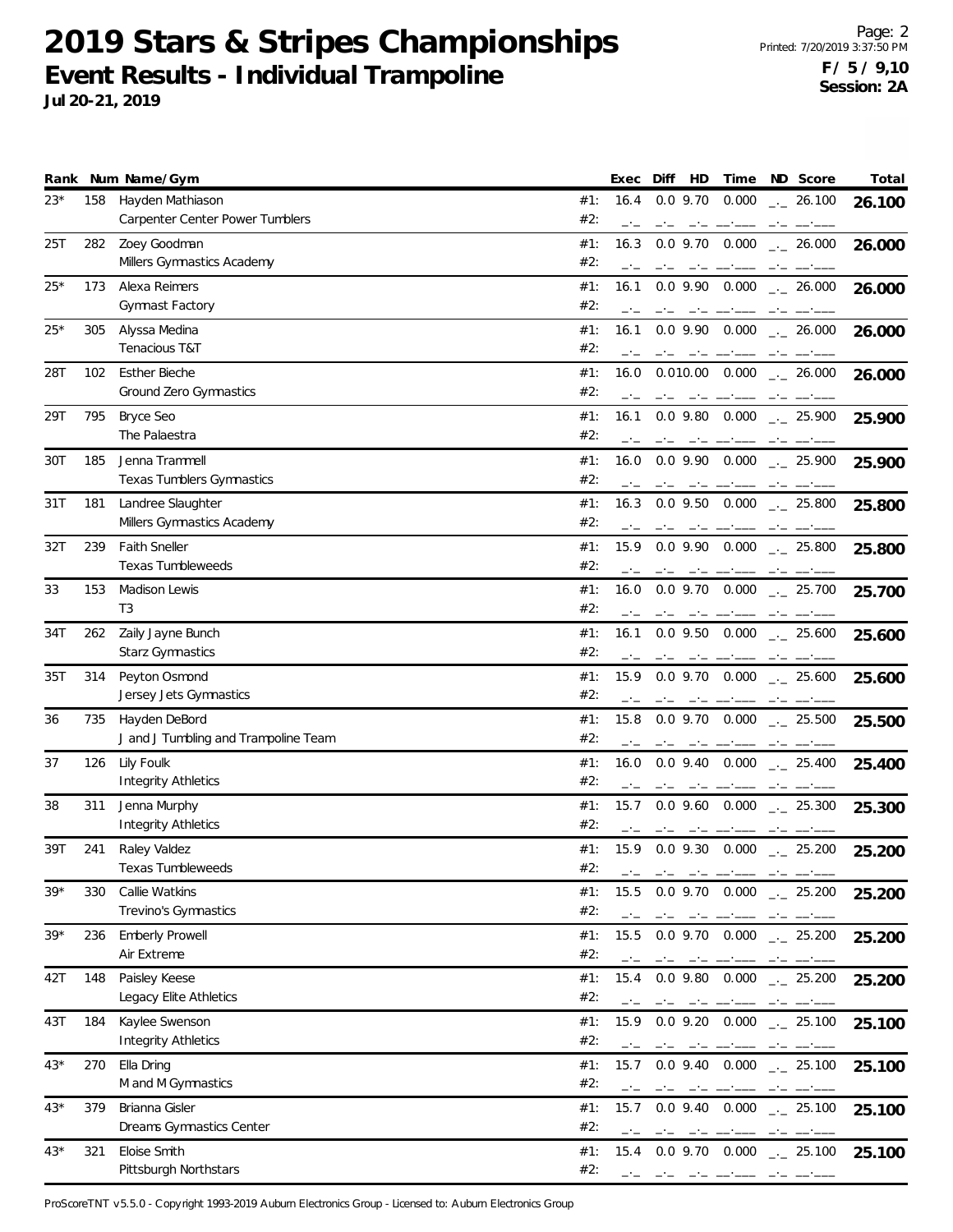| Rank  |     | Num Name/Gym                                             | Time<br>ND Score<br>Total<br>Exec<br>Diff<br>HD                                                          |
|-------|-----|----------------------------------------------------------|----------------------------------------------------------------------------------------------------------|
| $43*$ | 161 | Lia Medeiros<br>Trevino's Gymnastics                     | 15.4<br>$0.0$ 9.70<br>0.000<br>$-25.100$<br>#1:<br>25.100<br>#2:                                         |
| 48T   | 150 | Breckyn Kiefer<br><b>Carpenter Center Power Tumblers</b> | #1:<br>$0.0$ 9.80<br>0.000<br>15.3<br>$\frac{1}{2}$ 25.100<br>25.100<br>#2:                              |
| 49    | 132 | Jordyn Hafeman<br><b>Carpenter Center Power Tumblers</b> | $0.0$ 9.90<br>0.000<br>#1:<br>15.0<br>$\frac{1}{2}$ 24.900<br>24.900<br>#2:                              |
| 50    | 112 | Rae Rae Burrows<br>Gymnastics Etc.                       | 0.000<br>#1:<br>15.5<br>$0.0$ 9.30<br>$\frac{1}{2}$ 24.800<br>24.800<br>#2:                              |
| 51T   | 177 | Olivia Salisbury<br>Carpenter Center Power Tumblers      | #1:<br>15.0<br>$0.0$ 9.50<br>0.000<br>24.500<br>24.500<br>#2:                                            |
| 52T   | 799 | Addisen Weber<br>Tenacious T&T                           | $0.0$ 9.70<br>0.000<br>#1:<br>14.8<br>$\frac{1}{2}$ 24.500<br>24.500<br>#2:                              |
| 53    | 319 | Rylee Rusinko<br><b>High Point Athletics</b>             | $0.0$ 9.50 $0.000$<br>#1:<br>14.9<br>24.400<br>24.400<br>#2:                                             |
| 54    | 791 | Lillian Lee<br>Flip-Tops (Kewanee YMCA)                  | 15.0<br>$0.0$ 9.30 $0.000$<br>#1:<br>$\frac{1}{2}$ 24.300<br>24.300<br>#2:                               |
| 55    | 129 | Jenna Garland<br>Pittsburgh Northstars                   | $0.0$ 9.40 $0.000$<br>#1:<br>14.7<br>24.100<br>24.100<br>#2:                                             |
| 56T   | 107 | <b>Emmersyn Borges</b><br>Funtastic Gymnastics           | $0.0$ 9.40 $0.000$<br>#1:<br>14.1<br>$\frac{1}{2}$ 23.500<br>23.500<br>#2:                               |
| 57T   | 800 | Ava Wengren<br>M and M Gymnastics                        | $0.0$ 9.60 $0.000$<br>#1:<br>13.9<br>$\frac{1}{2}$ 23.500<br>23.500<br>#2:                               |
| 58    | 179 | Abby Schleiffer<br>Fire House Gymnastics                 | #1:<br>$0.0$ 1.00 0.000 $_{\leftarrow}$ 2.300<br>1.3<br>2.300<br>#2:<br>المستحصل بالحامل المحامل المحامل |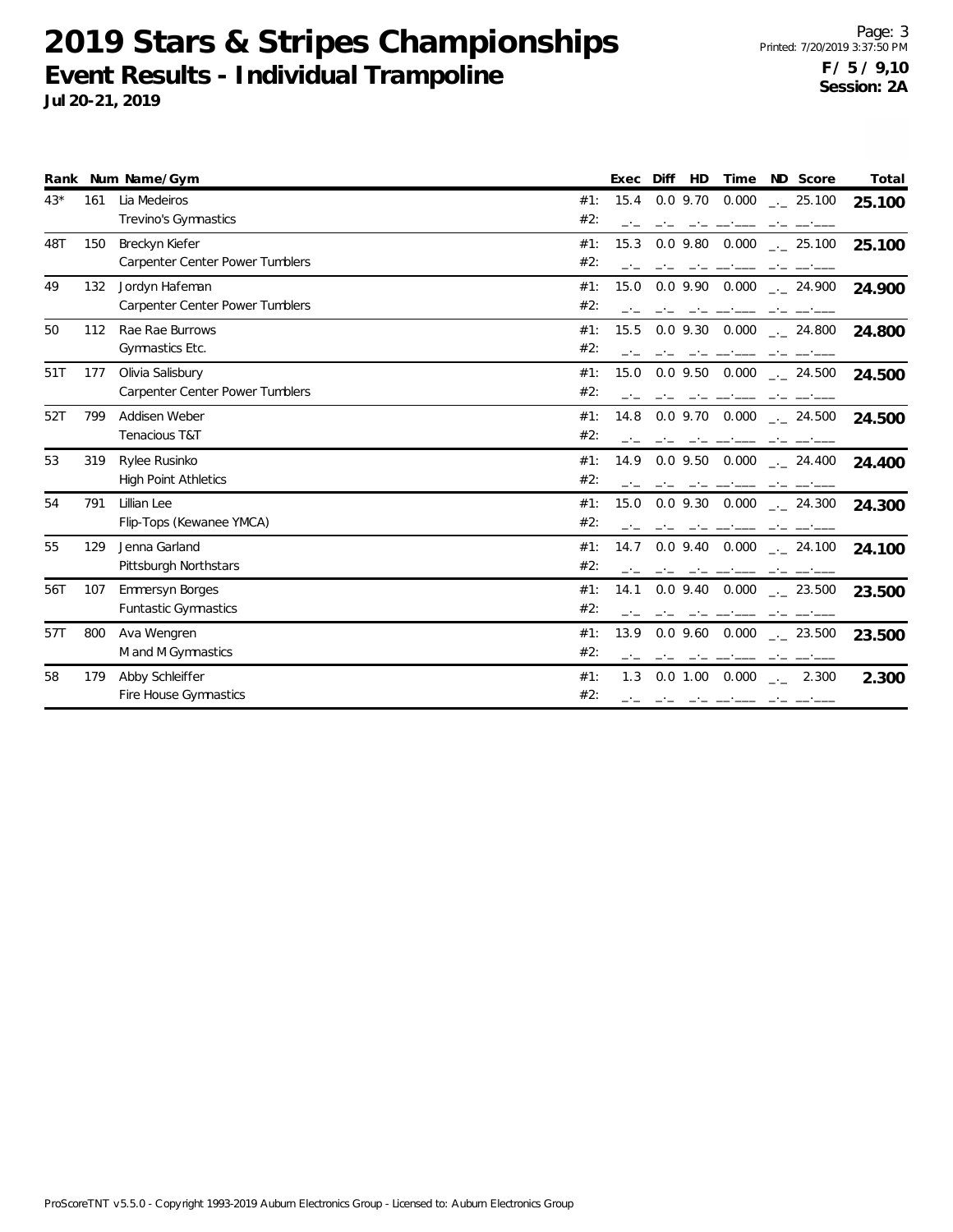|      |     | Rank Num Name/Gym                    |     | Exec | Diff<br>HD | Time  | ND Score             | Total  |
|------|-----|--------------------------------------|-----|------|------------|-------|----------------------|--------|
|      | 187 | Saxton Tyler                         | #1: | 17.0 | $0.0$ 9.90 | 0.000 | $-26.900$            | 26.900 |
|      |     | Waxahachie Gymnastics Center         | #2: |      |            |       |                      |        |
| 2    | 182 | Michael Sofia                        | #1: | 16.7 | $0.0$ 9.50 | 0.000 | $\frac{1}{2}$ 26.200 | 26.200 |
|      |     | Flip Factory Trampoline and Tumbling | #2: |      |            |       |                      |        |
| 3    | 304 | Chris McCaffery                      | #1: | 16.2 | $0.0$ 9.60 | 0.000 | $\frac{1}{2}$ 25.800 | 25.800 |
|      |     | Suncoast Gymnastics Academy          | #2: |      |            |       |                      |        |
| 4    | 171 | Braddox Putman                       | #1: | 15.4 | $0.0$ 9.80 | 0.000 | $\frac{1}{2}$ 25.200 | 25.200 |
|      |     | MGA Odessa                           | #2: |      |            |       |                      |        |
| 5    | 180 | Brayden Scoggin                      | #1: | 15.1 | $0.0$ 9.80 | 0.000 | $-24.900$            | 24.900 |
|      |     | Air Extreme                          | #2: |      |            |       |                      |        |
| $6*$ | 829 | Sawyer Whitemiller                   | #1: | 14.7 | $0.0$ 9.50 | 0.000 | $\sim$ 24.200        | 24.200 |
|      |     | Extreme Air Gymnastics Academy       | #2: |      |            |       |                      |        |
| $6*$ | 790 | Evan Dufort                          | #1: | 14.7 | $0.0$ 9.50 | 0.000 | $\frac{1}{2}$ 24.200 | 24.200 |
|      |     | <b>Suncoast Gymnastics Academy</b>   | #2: |      |            |       |                      |        |
| 8    | 125 | Elio Fantauzzi                       | #1: | 14.5 | $0.0$ 9.10 | 0.000 | $\frac{1}{2}$ 23.600 | 23.600 |
|      |     | The Gymnastics Revolution            | #2: |      |            |       |                      |        |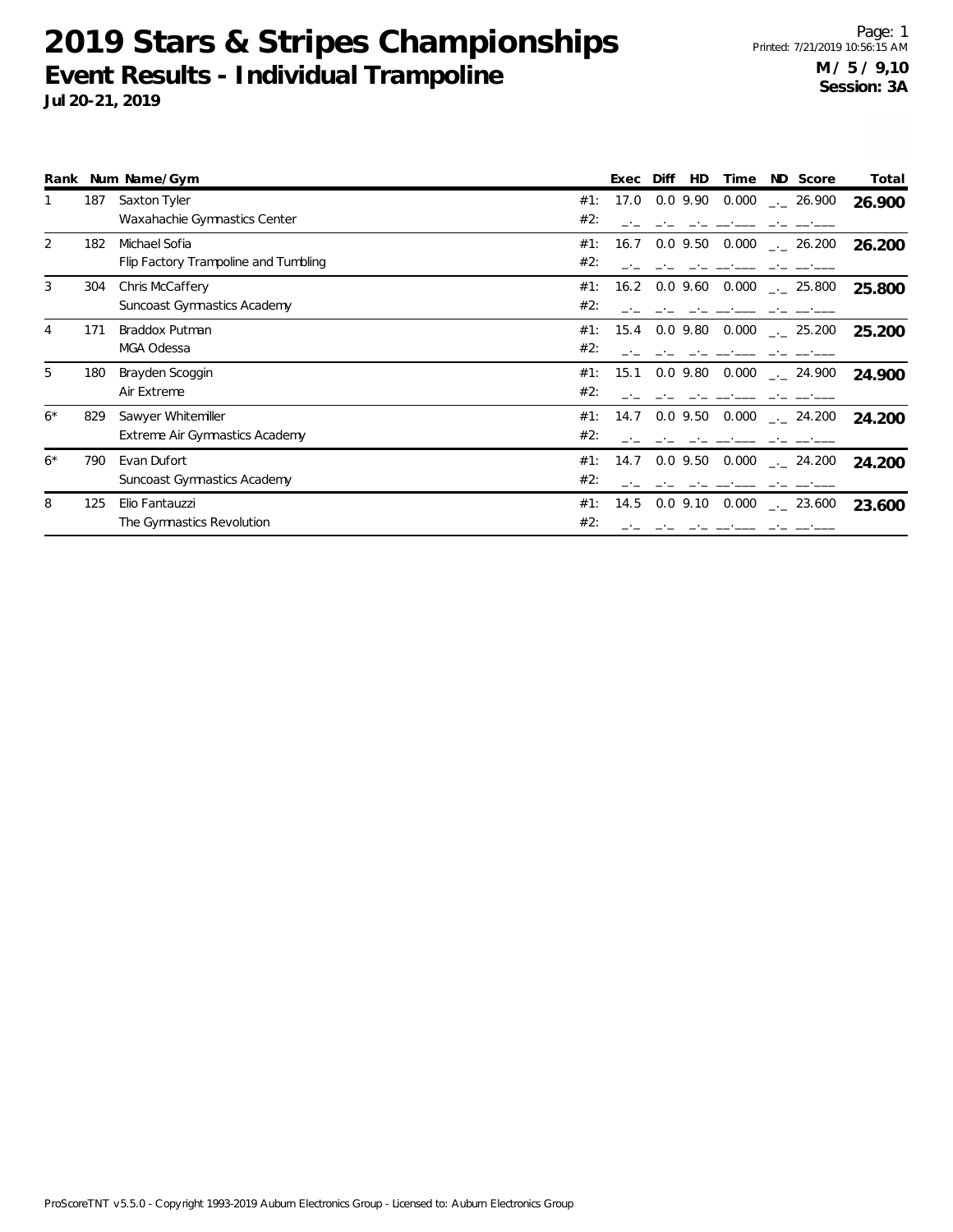**Jul 20-21, 2019**

|       |     | Rank Num Name/Gym                                        | Exec<br>Diff<br>HD<br>ND Score<br>Total<br>Time                                                                                                                                                                                                                                                             |
|-------|-----|----------------------------------------------------------|-------------------------------------------------------------------------------------------------------------------------------------------------------------------------------------------------------------------------------------------------------------------------------------------------------------|
| 1     | 165 | Kylie Ortiz<br>Manning Gymnastics Centerplex             | #1:<br>18.1<br>0.010.00<br>0.000<br>$_{\leftarrow}$ 28.100<br>28.100<br>#2:<br>$-1$<br>$-1$<br>المستناد المستندر المساحين<br>$-1$                                                                                                                                                                           |
| 2     | 119 | Isabella De La Torre<br>T <sub>3</sub>                   | 17.7<br>$0.0$ 9.70<br>0.000<br>#1:<br>$-27.400$<br>27.400<br>#2:<br>$-1$<br>$-1$<br>والمستور والمتاحين                                                                                                                                                                                                      |
| 3     | 380 | Alaina Halata<br>K and L Tumbletown                      | #1:<br>17.2<br>$0.0$ 9.90 $0.000$<br>$\frac{1}{2}$ 27.100<br>27.100<br>#2:<br>$-1$                                                                                                                                                                                                                          |
| 4     | 101 | Brooklyn Baccus<br>Manning Gymnastics Centerplex         | #1:<br>17.0<br>$0.0$ 9.90 $0.000$ $_{\leftarrow}$ 26.900<br>26.900<br>#2:<br>$-1$                                                                                                                                                                                                                           |
| $5*$  | 121 | Savannah Diaz<br>Millers Gymnastics Academy              | 0.000<br>#1:<br>16.9<br>$0.0$ 9.60<br>$\frac{1}{2}$ 26.500<br>26.500<br>#2:<br>$-1$<br>$-1$ $-1$                                                                                                                                                                                                            |
| $5*$  | 105 | <b>Emily Bolton</b><br>Gymnast Factory                   | #1:<br>16.9<br>$0.0$ 9.60 $0.000$ $_{\leftarrow}$ 26.500<br>26.500<br>#2:                                                                                                                                                                                                                                   |
| 7T    | 188 | <b>Tatum Underwood</b><br>Eagle Gymnastics Academy       | #1:<br>$0.0$ 9.60 $0.000$ $_{\dots}$ 26.300<br>16.7<br>26.300<br>#2:                                                                                                                                                                                                                                        |
| 8T    | 149 | Maddy Kelley<br>Miss Maria's Acrobat & Dance             | $0.0$ 9.80<br>$0.000$ _._ 26.300<br>#1:<br>16.5<br>26.300<br>#2:<br>مناقصته المسافسة<br>$-1$                                                                                                                                                                                                                |
| 9T    | 287 | Zayna Hunt<br>Clovis Gymnastics Academy                  | #1:<br>$0.0$ 9.40 $0.000$ $_{\leftarrow}$ 26.100<br>16.7<br>26.100<br>#2:<br>$-1$<br>مستسلم المستنب المسائمين                                                                                                                                                                                               |
| 10T   | 269 | Lucy Doyle<br>All American Gymnastics                    | 0.0 9.50 0.000<br>#1:<br>16.6<br>$\sim$ 26.100<br>26.100<br>#2:                                                                                                                                                                                                                                             |
| 11T   | 326 | Kat Topolski<br>Airborne Academy                         | $0.000$ _._ 26.100<br>#1:<br>0.010.00<br>16.1<br>26.100<br>#2:                                                                                                                                                                                                                                              |
| 12    | 157 | <b>Avery Martin</b><br>Manning Gymnastics Centerplex     | #1:<br>$0.0$ 9.40 $0.000$ $_{\sim}$ 26.000<br>16.6<br>26.000<br>#2:<br>and the contract of the contract of the contract of the contract of the contract of the contract of the contract of the contract of the contract of the contract of the contract of the contract of the contract of the contra       |
| 13    | 156 | Aliya Loyd<br>Millers Gymnastics Academy                 | #1:<br>16.6<br>$0.0$ 9.30 $0.000$ $_{\leftarrow}$ 25.900<br>25.900<br>#2:                                                                                                                                                                                                                                   |
| 14T   | 115 | Riley Crum<br>Zero Gravity Gymnastics and Cheer          | 0.000<br>#1:<br>16.0<br>$0.0$ 9.60<br>$\frac{1}{2}$ 25.600<br>25.600<br>#2:                                                                                                                                                                                                                                 |
| 15T   | 286 | Kendall Helms<br>Manning Gymnastics Centerplex           | #1:<br>$0.0$ 9.80 $0.000$ $_{\leftarrow}$ 25.600<br>15.8<br>25.600<br>#2:<br>and the contract of the contract of the contract of the contract of the contract of the contract of the contract of the contract of the contract of the contract of the contract of the contract of the contract of the contra |
| 16T   | 327 | Lyla Trusty<br>Infinite Bounds                           | #1:<br>15.8<br>$0.0$ 9.60 $0.000$ $_{\sim}$ 25.400<br>25.400<br>#2:                                                                                                                                                                                                                                         |
| 17T   | 144 | Kyrra Humphries<br>Legacy Elite Athletics                | #1:<br>15.7<br>$0.0$ 9.70<br>$0.000$ $_{\leftarrow}$ 25.400<br>25.400<br>#2:<br>— <u>—</u>                                                                                                                                                                                                                  |
| 18    | 308 | Ivy Moore<br>KMC Dance and Gymnastics Center             | 15.3<br>#1:<br>$0.010.00$ $0.000$<br>$\frac{1}{2}$ 25.300<br>25.300<br>#2:                                                                                                                                                                                                                                  |
| $19*$ | 141 | Sydney Hilliard<br>FAST Sports Performance and Tumbling  | #1:<br>15.7<br>$0.0$ 9.50<br>0.000<br>$\frac{1}{2}$ 25.200<br>25.200<br>#2:<br>$-1$<br>$-1$                                                                                                                                                                                                                 |
| $19*$ | 293 | Livija Kramer<br>Silver Stars Gymnastics                 | #1:<br>15.7<br>$0.0$ 9.50 $0.000$ $_{\leftarrow}$ 25.200<br>25.200<br>#2:<br>مستحدث المستحدث                                                                                                                                                                                                                |
| 21T   | 798 | Madison Walker<br><b>Island Flyers</b>                   | #1:<br>15.5<br>$0.0$ 9.70 $0.000$<br>$\frac{1}{2}$ 25.200<br>25.200<br>#2:                                                                                                                                                                                                                                  |
| 22T   | 104 | Kylie Bloomquist<br>J and J Tumbling and Trampoline Team | 0.000<br>#1:<br>15.3<br>$0.0$ 9.90<br>$-25.200$<br>25.200<br>#2:                                                                                                                                                                                                                                            |
| 23    | 300 | <b>Tinsley Maples</b><br><b>High Point Athletics</b>     | #1:<br>15.3<br>$0.0$ 9.80 $0.000$<br>$\frac{1}{2}$ 25.100<br>25.100<br>#2:<br>فتستحصن المتحلين والمناصب                                                                                                                                                                                                     |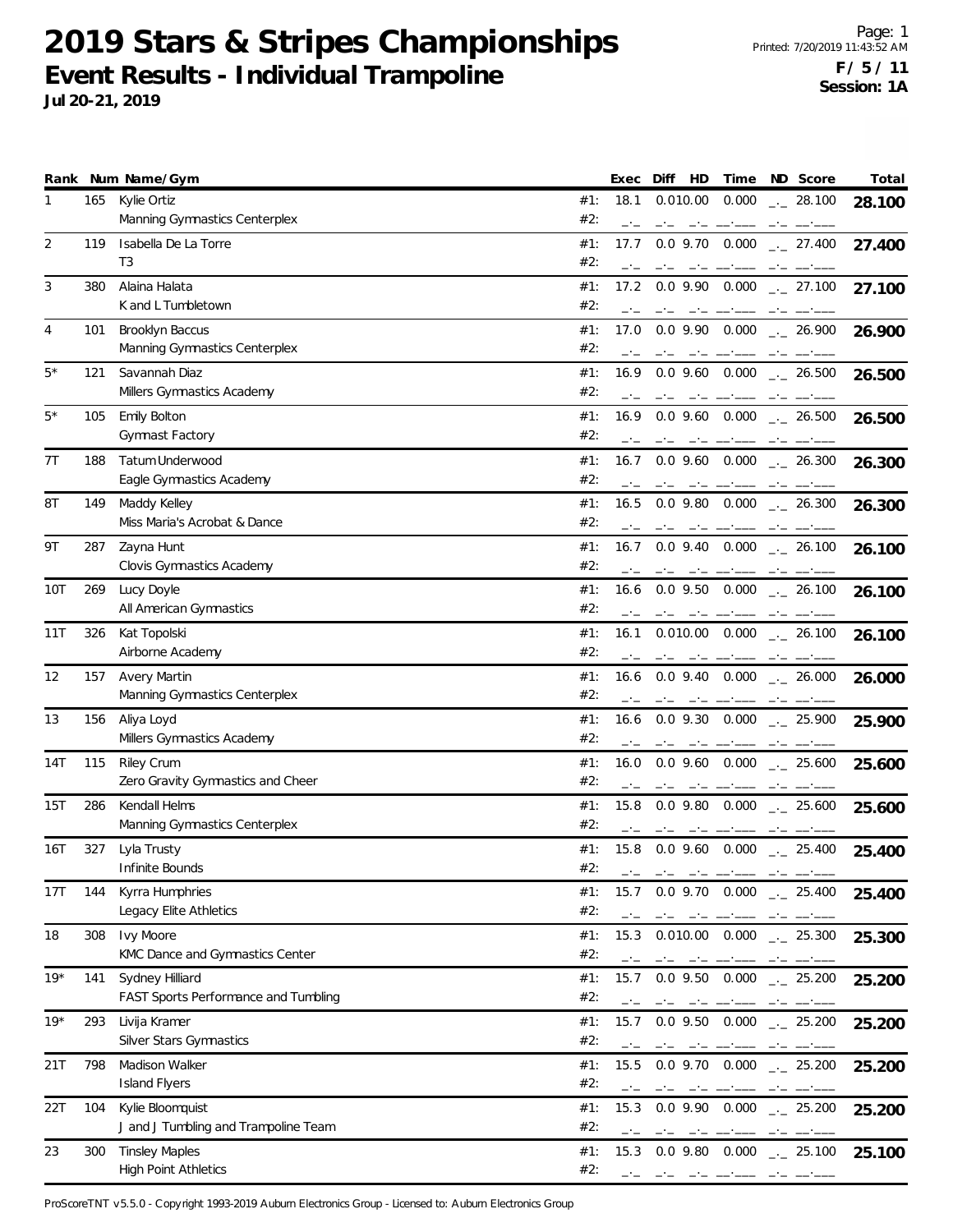|     |     | Rank Num Name/Gym                        | Exec<br>Diff<br>HD<br>Time<br>ND Score<br>Total                                                                                                                                                                                                                                                                                                                                                                                                           |
|-----|-----|------------------------------------------|-----------------------------------------------------------------------------------------------------------------------------------------------------------------------------------------------------------------------------------------------------------------------------------------------------------------------------------------------------------------------------------------------------------------------------------------------------------|
| 24  | 142 | Haylee Holzback                          | 15.3<br>$0.0$ 9.70<br>0.000<br>#1:<br>$\frac{1}{2}$ 25.000<br>25.000                                                                                                                                                                                                                                                                                                                                                                                      |
|     |     | DeVeau's School of Gymnastics            | #2:<br>$-1$<br>$-1$                                                                                                                                                                                                                                                                                                                                                                                                                                       |
| 25  | 183 | Miah Storr                               | #1:<br>15.1<br>$0.0$ 9.80<br>0.000<br>$-24.900$<br>24.900                                                                                                                                                                                                                                                                                                                                                                                                 |
|     |     | Airborne Academy                         | #2:                                                                                                                                                                                                                                                                                                                                                                                                                                                       |
| 26T | 116 | Nyjah Crump                              | 15.0<br>#1:<br>$0.0$ 9.80 $0.000$<br>$\frac{1}{2}$ 24.800<br>24.800                                                                                                                                                                                                                                                                                                                                                                                       |
|     |     | Mills Gymnastics USA                     | #2:                                                                                                                                                                                                                                                                                                                                                                                                                                                       |
| 27T | 306 | Elle Modock                              | $0.0$ 9.90<br>0.000<br>#1:<br>14.9<br>$\frac{1}{2}$ 24.800<br>24.800                                                                                                                                                                                                                                                                                                                                                                                      |
|     |     | The Gymnastics Revolution                | #2:<br>$-1$<br>$-1$<br>$-1$<br>$-1$                                                                                                                                                                                                                                                                                                                                                                                                                       |
| 28T | 159 | <b>Tess McHugh</b>                       | #1:<br>15.5<br>$0.0$ 9.20<br>0.000<br>$-24.700$<br>24.700                                                                                                                                                                                                                                                                                                                                                                                                 |
|     |     | Airborne Academy                         | #2:                                                                                                                                                                                                                                                                                                                                                                                                                                                       |
| 28* | 514 | Lexie Beasley                            | #1:<br>15.0<br>$0.0$ 9.70 $0.000$<br>$\sim$ 24.700<br>24.700                                                                                                                                                                                                                                                                                                                                                                                              |
|     |     | <b>Integrity Athletics</b>               | #2:                                                                                                                                                                                                                                                                                                                                                                                                                                                       |
| 28* | 258 | Lynessa Baker                            | #1:<br>15.0<br>$0.0$ 9.70 $0.000$<br>$\sim$ 24.700<br>24.700                                                                                                                                                                                                                                                                                                                                                                                              |
|     |     | Hi Flyers TT Gymnastics                  | #2:<br>$-1$<br>$-1$<br>— <u>—</u><br>$-1$                                                                                                                                                                                                                                                                                                                                                                                                                 |
| 31T | 792 | Shayli Nelson                            | 15.3<br>$0.0$ 9.50<br>$0.000 - 0.2 24.600$<br>#1:<br>24.600                                                                                                                                                                                                                                                                                                                                                                                               |
|     |     | Starz Gymnastics                         | #2:                                                                                                                                                                                                                                                                                                                                                                                                                                                       |
| 32T | 163 | <b>Addison Metz</b>                      | #1:<br>14.9<br>$0.0$ 9.70 $0.000$<br>$-24.600$<br>24.600                                                                                                                                                                                                                                                                                                                                                                                                  |
|     |     | <b>Texas Tumblers Gymnastics</b>         | #2:                                                                                                                                                                                                                                                                                                                                                                                                                                                       |
| 33  | 111 | Bailey Buchanan                          | 0.000<br>#1:<br>14.5<br>$0.0$ 9.90<br>$\frac{1}{2}$ 24.400<br>24.400                                                                                                                                                                                                                                                                                                                                                                                      |
|     |     | Air Extreme                              | #2:                                                                                                                                                                                                                                                                                                                                                                                                                                                       |
| 34  | 234 | Katie Lovitt                             | 0.000<br>#1:<br>14.7<br>$0.0$ 9.20<br>$-23.900$<br>23.900                                                                                                                                                                                                                                                                                                                                                                                                 |
|     |     | Airbenders                               | #2:<br>$-1$<br>$-1$                                                                                                                                                                                                                                                                                                                                                                                                                                       |
| 35  | 325 | Presley Tidwell                          | #1:<br>13.8<br>$0.0$ 9.90 $0.000$<br>$\frac{1}{2}$ 23.700<br>23.700                                                                                                                                                                                                                                                                                                                                                                                       |
|     |     | Infinite Bounds                          | #2:<br>$-1$                                                                                                                                                                                                                                                                                                                                                                                                                                               |
| 36  | 323 | Cassidy Stern                            | #1:<br>14.3<br>$0.0$ 9.30 $0.000$<br>$\frac{1}{2}$ 23.600<br>23.600                                                                                                                                                                                                                                                                                                                                                                                       |
|     |     | Metropolitan Elite Gymnastics & Athletic | #2:                                                                                                                                                                                                                                                                                                                                                                                                                                                       |
| 37  | 276 | Marlee Ford                              | $0.0$ 9.60 $0.000$<br>#1:<br>13.8<br>$-23.400$<br>23.400                                                                                                                                                                                                                                                                                                                                                                                                  |
|     |     | Top Flight Gymnastics Training Center    | #2:<br>$-1$                                                                                                                                                                                                                                                                                                                                                                                                                                               |
| 38  | 235 | Lindsey Orozco                           | #1:<br>$0.0$ 9.40 $0.000$<br>13.5<br>$\sim$ 22.900<br>22.900                                                                                                                                                                                                                                                                                                                                                                                              |
|     |     | Foothills Gymnastics                     | #2:<br>$-1$<br>$\frac{1}{2} \frac{1}{2} \frac{1}{2} \frac{1}{2} \frac{1}{2} \frac{1}{2} \frac{1}{2} \frac{1}{2} \frac{1}{2} \frac{1}{2} \frac{1}{2} \frac{1}{2} \frac{1}{2} \frac{1}{2} \frac{1}{2} \frac{1}{2} \frac{1}{2} \frac{1}{2} \frac{1}{2} \frac{1}{2} \frac{1}{2} \frac{1}{2} \frac{1}{2} \frac{1}{2} \frac{1}{2} \frac{1}{2} \frac{1}{2} \frac{1}{2} \frac{1}{2} \frac{1}{2} \frac{1}{2} \frac{$                                               |
| 39  | 804 | Kaydence Wittmeyer                       | $0.0$ 9.40 $0.000$<br>#1:<br>12.9<br>$-22.300$<br>22.300                                                                                                                                                                                                                                                                                                                                                                                                  |
|     |     | Flip-Tops (Kewanee YMCA)                 | #2:<br>and a complete that are a second complete the complete                                                                                                                                                                                                                                                                                                                                                                                             |
| 40  | 794 | Drew Rydl                                | 13.3<br>$0.0$ 8.80 $0.000$ $_{\leftarrow}$ 22.100<br>#1:<br>22.100                                                                                                                                                                                                                                                                                                                                                                                        |
|     |     | Infinite Bounds                          | #2:                                                                                                                                                                                                                                                                                                                                                                                                                                                       |
| 41  | 291 | Isabela Kennedy-Kortes                   | #1:<br>$0.0$ 8.80 $0.000$ $_{\dots}$ 20.500<br>11.7<br>20.500                                                                                                                                                                                                                                                                                                                                                                                             |
|     |     | M and M Gymnastics                       | #2:<br>$-1$<br>$-\cdot\,-\,$                                                                                                                                                                                                                                                                                                                                                                                                                              |
| 42  | 145 | Arianna Hunt                             | #1:<br>3.9<br>0.02.90<br>0.000<br>$-$ 6.800<br>6.800                                                                                                                                                                                                                                                                                                                                                                                                      |
|     |     | <b>Island Flyers</b>                     | #2:<br>$-1$<br>$\label{eq:4.1} \frac{1}{2} \frac{1}{2} \left( \frac{1}{2} \right) \frac{1}{2} \left( \frac{1}{2} \right) \frac{1}{2} \left( \frac{1}{2} \right) \frac{1}{2} \left( \frac{1}{2} \right) \frac{1}{2} \left( \frac{1}{2} \right) \frac{1}{2} \left( \frac{1}{2} \right) \frac{1}{2} \left( \frac{1}{2} \right) \frac{1}{2} \left( \frac{1}{2} \right) \frac{1}{2} \left( \frac{1}{2} \right) \frac{1}{2} \left( \frac{1}{2} \right) \frac{1$ |
| 43  | 682 | Kylee Machado                            | 3.5 0.0 2.80 0.000<br>#1:<br>6.300<br>6.300<br>$\mathcal{L}(\mathcal{L})$                                                                                                                                                                                                                                                                                                                                                                                 |
|     |     | Funtastic Gymnastics                     | #2:<br>والمستحصل ماجتال المحمور المحم                                                                                                                                                                                                                                                                                                                                                                                                                     |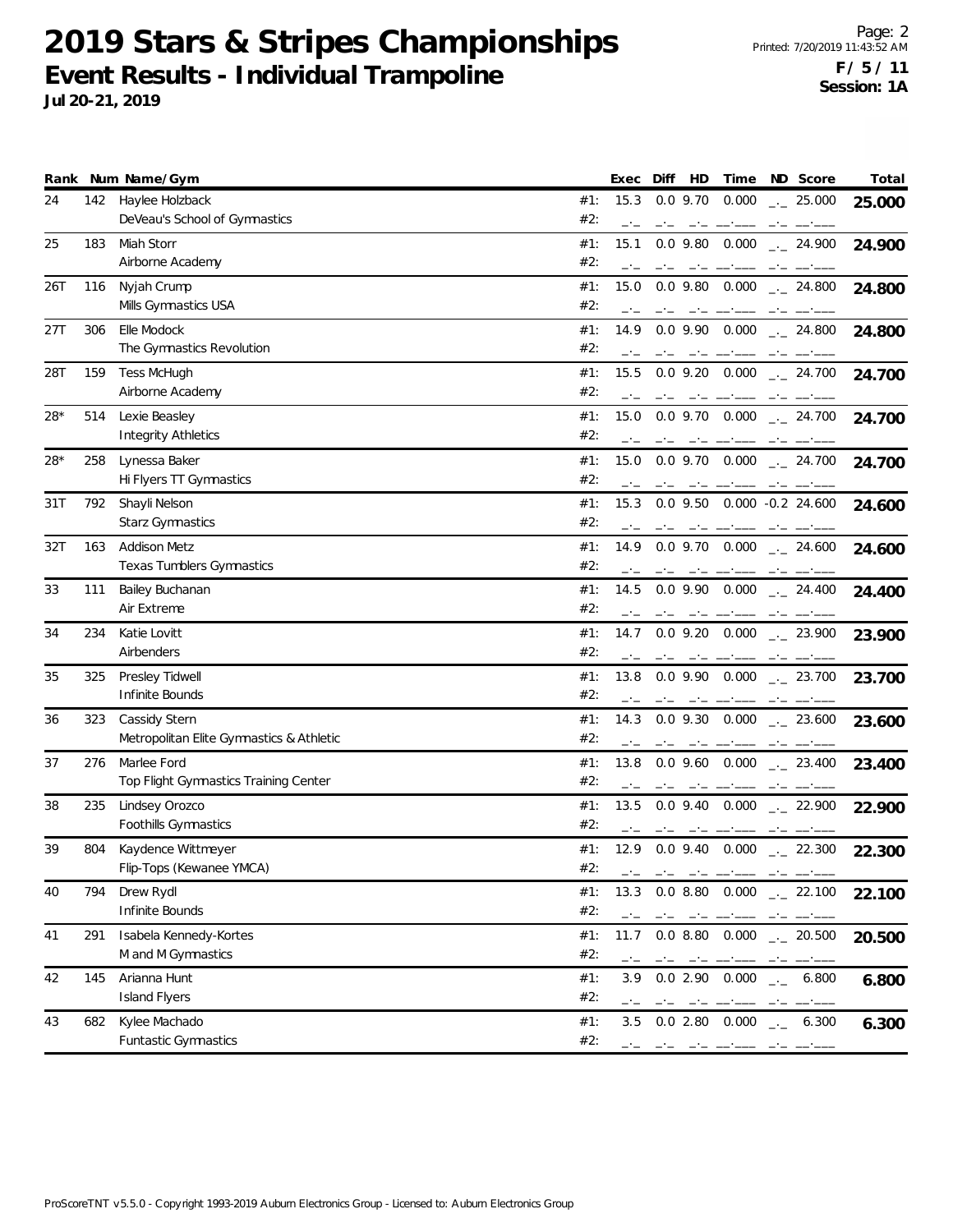**Jul 20-21, 2019**

|      |     | Rank Num Name/Gym                                             | Diff<br>HD<br>Time<br>Exec                                             | ND Score                 | Total  |
|------|-----|---------------------------------------------------------------|------------------------------------------------------------------------|--------------------------|--------|
| 1    | 106 | Marlyssa Bombarde<br>Gymnast Factory                          | #1:<br>17.9<br>$0.0$ 9.50<br>0.000<br>#2:                              | 0.0 27.400               | 27.400 |
| 2    | 133 | Kylie Haller-Frawley<br>Trevino's Gymnastics                  | #1:<br>17.1<br>$0.0$ 9.70<br>0.000<br>#2:                              | $0.0$ 26.800             | 26.800 |
| 3    | 679 | Jersey Erickson<br>Mills Gymnastics USA                       | #1:<br>16.8<br>$0.0$ 9.80<br>0.000<br>#2:<br>$-1$                      | 0.026.600                | 26.600 |
| 4    | 281 | Ava Goodin<br>Aspire Gymnastics Academy                       | #1:<br>$0.0$ 9.90<br>0.000<br>16.6<br>#2:                              | $\frac{1}{2}$ 26.500     | 26.500 |
| 5T   | 302 | Rayna Marthi<br>Top Flight Gymnastics Training Center         | 0.000<br>#1:<br>16.6<br>$0.0$ 9.60<br>#2:                              | $\frac{1}{2}$ 26.200     | 26.200 |
| $5*$ | 167 | Olivia Palmer<br>Trevino's Gymnastics                         | 0.000<br>#1:<br>16.5<br>$0.0$ 9.70<br>#2:                              | 0.026.200                | 26.200 |
| 5*   | 283 | Erin Grace<br><b>Fairland Gymnastics</b>                      | #1:<br>16.5<br>$0.0$ 9.70<br>0.000<br>#2:                              | $0.0$ 26.200             | 26.200 |
| 8Τ   | 310 | LaLa Morris<br>Tumble Tech                                    | 0.000<br>#1:<br>16.2<br>0.010.00<br>#2:                                | $\frac{1}{2}$ 26.200     | 26.200 |
| 9Τ   | 295 | Jessie Li<br>World Elite                                      | #1:<br>16.9<br>$0.0$ 9.10<br>0.000<br>#2:                              | $\frac{1}{2}$ 26.000     | 26.000 |
| 10T  | 313 | Madylin Olguin<br><b>TexStar Athletics</b>                    | 0.000<br>#1:<br>16.3<br>$0.0$ 9.70<br>#2:                              | $-26.000$                | 26.000 |
| 11T  | 240 | Morgan Swaney<br>Airborne Academy                             | #1:<br>16.2<br>$0.0$ $9.80$<br>0.000<br>#2:                            | 0.026.000                | 26.000 |
| 12   | 168 | Abigale Pantoja<br>MGA Odessa                                 | #1:<br>15.9<br>$0.0$ 9.90<br>0.000<br>#2:                              | $0.0$ 25.800             | 25.800 |
| 13T  | 334 | Olivia Young<br>Infinite Bounds                               | #1:<br>15.9<br>$0.0$ 9.70<br>#2:                                       | 0.000 0.0 25.600         | 25.600 |
| 14T  | 154 | Hallie Lloyd<br>Up Side Down Tumblers                         | $0.0$ $9.80$<br>0.000<br>#1:<br>15.8<br>#2:<br>— <u>—</u><br>$-1$      | $0.0$ 25.600             | 25.600 |
| 15   | 122 | Alexia Dubois<br>MGA Odessa                                   | #1:<br>15.6<br>$0.0$ 9.90<br>0.000<br>#2:                              | $0.0$ 25.500             | 25.500 |
| 16T  | 118 | <b>Bree Davis</b><br>Trevino's Gymnastics                     | $0.0$ 9.50<br>#1:<br>15.8<br>#2:<br>$-1$<br>$-1$<br>---                | 0.000 0.0 25.300<br>$-1$ | 25.300 |
| 17T  | 518 | Alexis Parker<br>Carpenter Center Power Tumblers              | 0.010.00<br>#1:<br>15.3<br>#2:                                         | 0.000 0.0 25.300         | 25.300 |
| 18   | 329 | Mariah Wake<br>Dreams Gymnastics Center                       | #1:<br>15.5<br>$0.0$ 9.70<br>#2:                                       | 0.000  0.0  25.200       | 25.200 |
| 19   | 135 | Sierra Hardcastle<br>The Rock Performing Arts and Fitness LLC | #1:<br>0.000<br>15.1<br>0.010.00<br>#2:<br>$-1$                        | $0.0$ 25.100             | 25.100 |
| 20   | 317 | Abi Reinhardt<br>United Gymnastix                             | #1:<br>15.0<br>$0.0$ 9.80 $0.000$<br>#2:                               | $\frac{1}{2}$ 24.800     | 24.800 |
| 21   | 277 | Kamryn Fortner<br><b>TexStar Athletics</b>                    | #1:<br>14.5<br>0.0 9.80 0.000 0.0 24.300<br>#2:                        |                          | 24.300 |
| 22   | 186 | Faith Truax<br>Pivot                                          | #1:<br>14.5<br>$0.0$ 9.70<br>#2:<br>$-1$<br>$-1$<br>$-1 - 1 = -1 -$    | 0.000 0.0 24.200<br>$-1$ | 24.200 |
| 23   | 322 | Keira Smith<br><b>Island Flyers</b>                           | #1:<br>$0.0$ 9.40 $0.000$<br>14.6<br>#2:<br>والمسترد والمناصب والمناصب | $-24.000$                | 24.000 |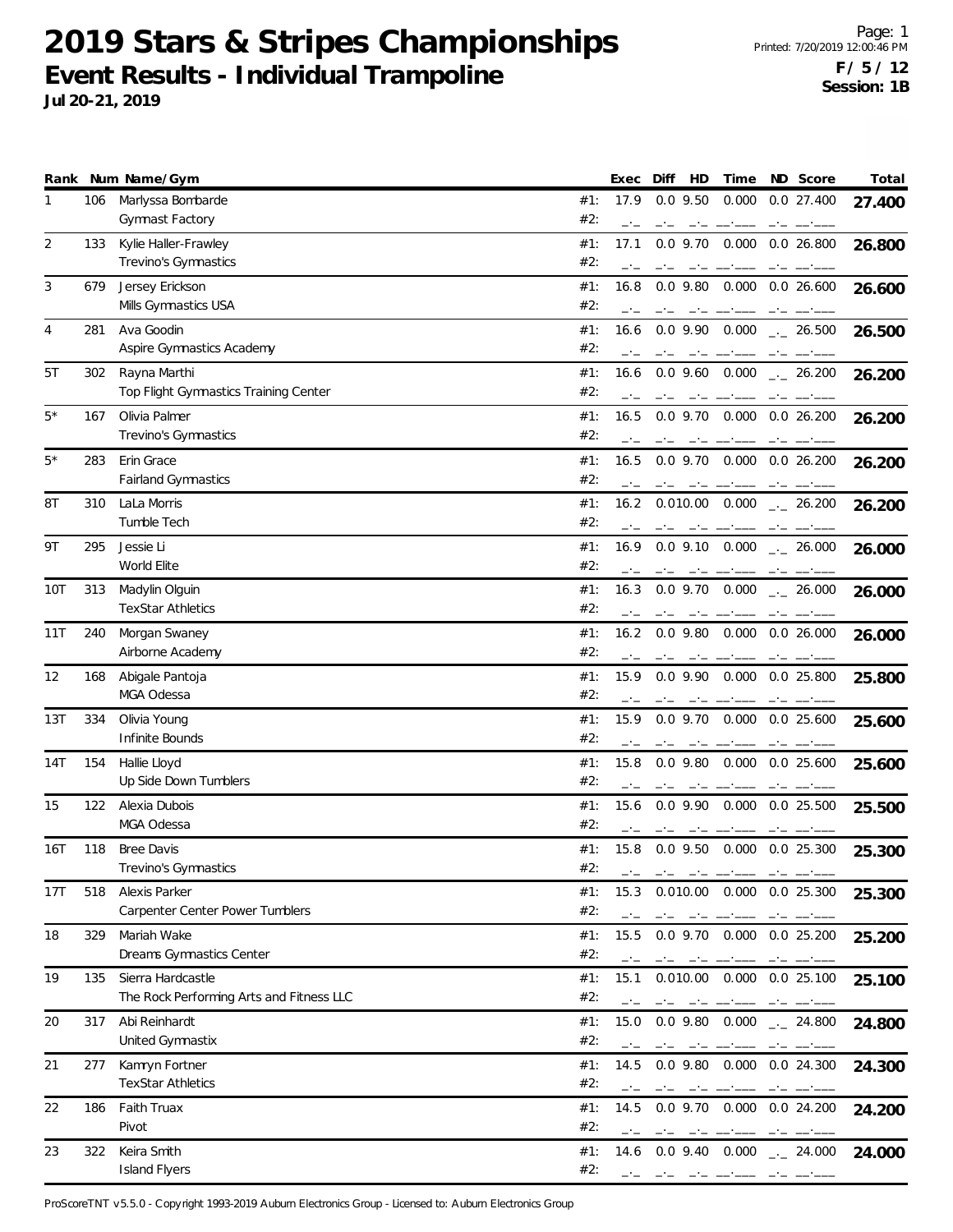|       |     | Rank Num Name/Gym                           |     | Exec | Diff | HD.           | Time  |     | ND Score            | Total  |
|-------|-----|---------------------------------------------|-----|------|------|---------------|-------|-----|---------------------|--------|
| 24    | 134 | Olivia Hamilton                             | #1: | 13.7 |      | 0.0 9.90      | 0.000 |     | 0.0 23.600          | 23.600 |
|       |     | <b>Gymnast Factory</b>                      | #2: |      |      |               |       |     |                     |        |
| 25    | 303 | Sienna May                                  | #1: |      |      | 2.9 0.0 2.00  | 0.000 |     | $\frac{1}{2}$ 4.900 | 4.900  |
|       |     | Tenacious T&T                               | #2: |      |      |               |       |     |                     |        |
| 26    | 172 | Cailyn Randle                               | #1: | 2.8  |      | $0.0$ 1.70    | 0.000 | 0.0 | 4.500               | 4.500  |
|       |     | <b>FAST Sports Performance and Tumbling</b> | #2: |      |      |               |       |     |                     |        |
| $27*$ | 233 | Delaney Lack                                | #1: | 0.0  |      | $0.0 \, 0.00$ | 0.000 |     | 0.000               | 0.000  |
|       |     | Dynamite Gymnastics                         | #2: |      |      |               |       |     |                     |        |
| $27*$ | 155 | Mandy Loya                                  | #1: | 0.0  | 0.0  | 0.00          | 0.000 | 0.0 | 0.000               | 0.000  |
|       |     | West Texas Trampoline & Tumbling Explosi    | #2: |      |      |               |       |     |                     |        |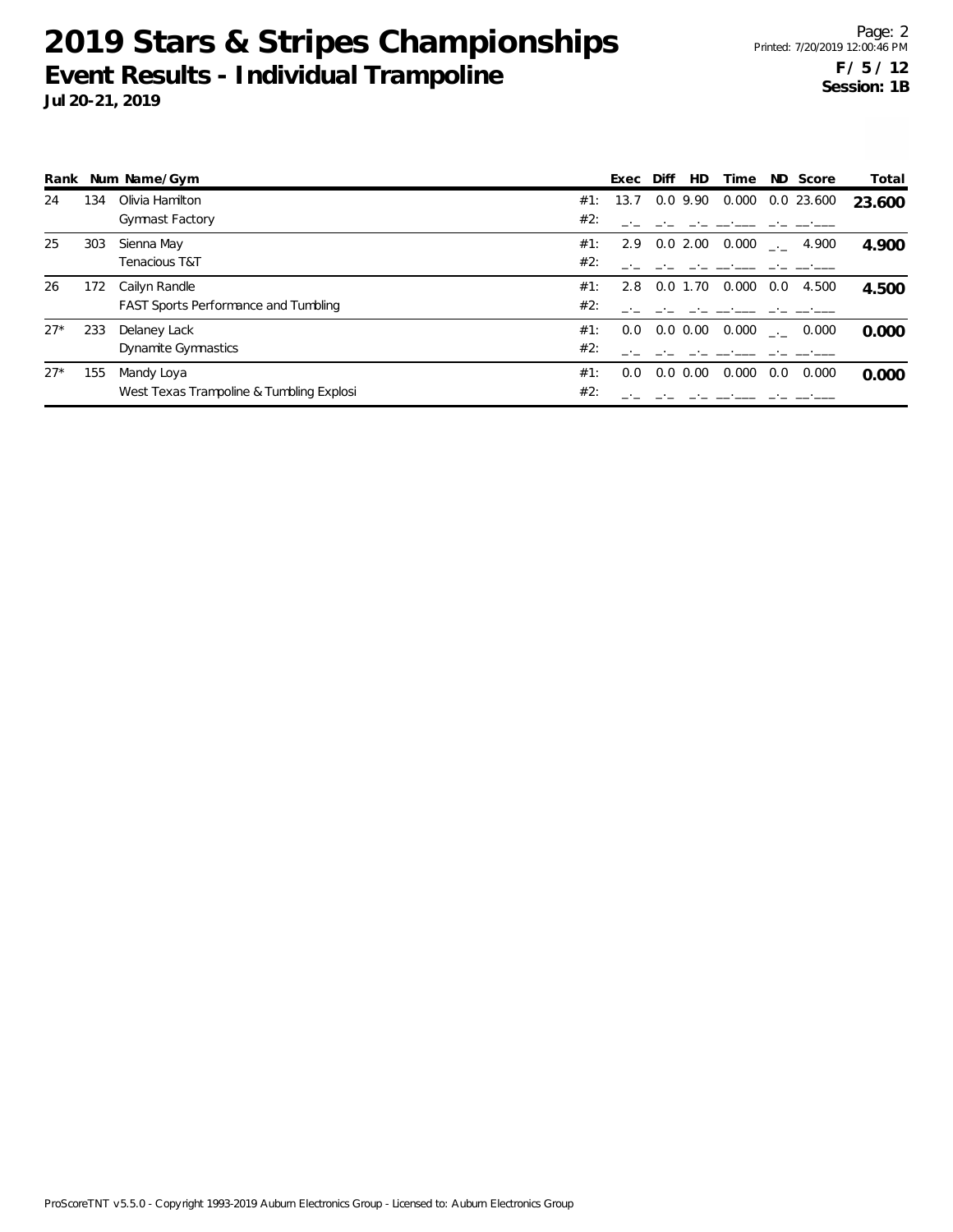|                |     | Rank Num Name/Gym                              | Exec<br>Diff<br><b>HD</b><br>ND Score<br>Time                     | Total  |
|----------------|-----|------------------------------------------------|-------------------------------------------------------------------|--------|
|                | 253 | Chris Burse<br>Elmwood Gymnastics              | $0.0$ 9.30<br>0.000<br>#1:<br>17.4<br>$-26.700$<br>#2:            | 26.700 |
| 2              | 517 | Evan Moore<br>Dreams Gymnastics Center         | $0.0$ 9.90<br>0.000<br>#1:<br>16.4<br>$-26.300$<br>#2:            | 26.300 |
| 3              | 284 | Diego Granillo<br>Clovis Gymnastics Academy    | $0.0$ 9.90 $0.000$<br>#1:<br>16.3<br>$-26.200$<br>#2:             | 26.200 |
| 4T             | 229 | <b>Bauti Andres</b><br>Silver Stars Gymnastics | $0.0$ 9.50<br>0.000<br>#1:<br>16.0<br>$\frac{1}{2}$ 25.500<br>#2: | 25.500 |
| 5T             | 178 | Mason Sargel<br><b>Integrity Athletics</b>     | 15.9<br>$0.0$ 9.60<br>0.000<br>#1:<br>$\frac{1}{2}$ 25.500<br>#2: | 25.500 |
| 6              | 294 | Oisin Ledford<br>Foothills Gymnastics          | #1:<br>15.8<br>$0.0$ 9.50<br>0.000<br>$-25.300$<br>#2:            | 25.300 |
| $\overline{7}$ | 796 | Jack Stanton<br>USA Trampoline Academy         | $0.0$ 9.30<br>0.000<br>15.9<br>#1:<br>$\frac{1}{2}$ 25.200<br>#2: | 25.200 |
| 8              | 261 | <b>Brock Broadie</b><br>The Rock               | $0.0$ 9.80<br>0.000<br>#1:<br>14.9<br>$\sim$ 24.700<br>#2:        | 24.700 |
| 9              | 681 | Stevie Hart<br><b>TexStar Athletics</b>        | 0.000<br>#1:<br>15.0<br>$0.0$ 9.40<br>$-24.400$<br>#2:            | 24.400 |
| 10             | 290 | Eli Kanapathy<br>Dulles Gymnastics Academy     | $0.0$ 9.40<br>0.000<br>#1:<br>14.5<br>$\frac{1}{2}$ 23.900<br>#2: | 23.900 |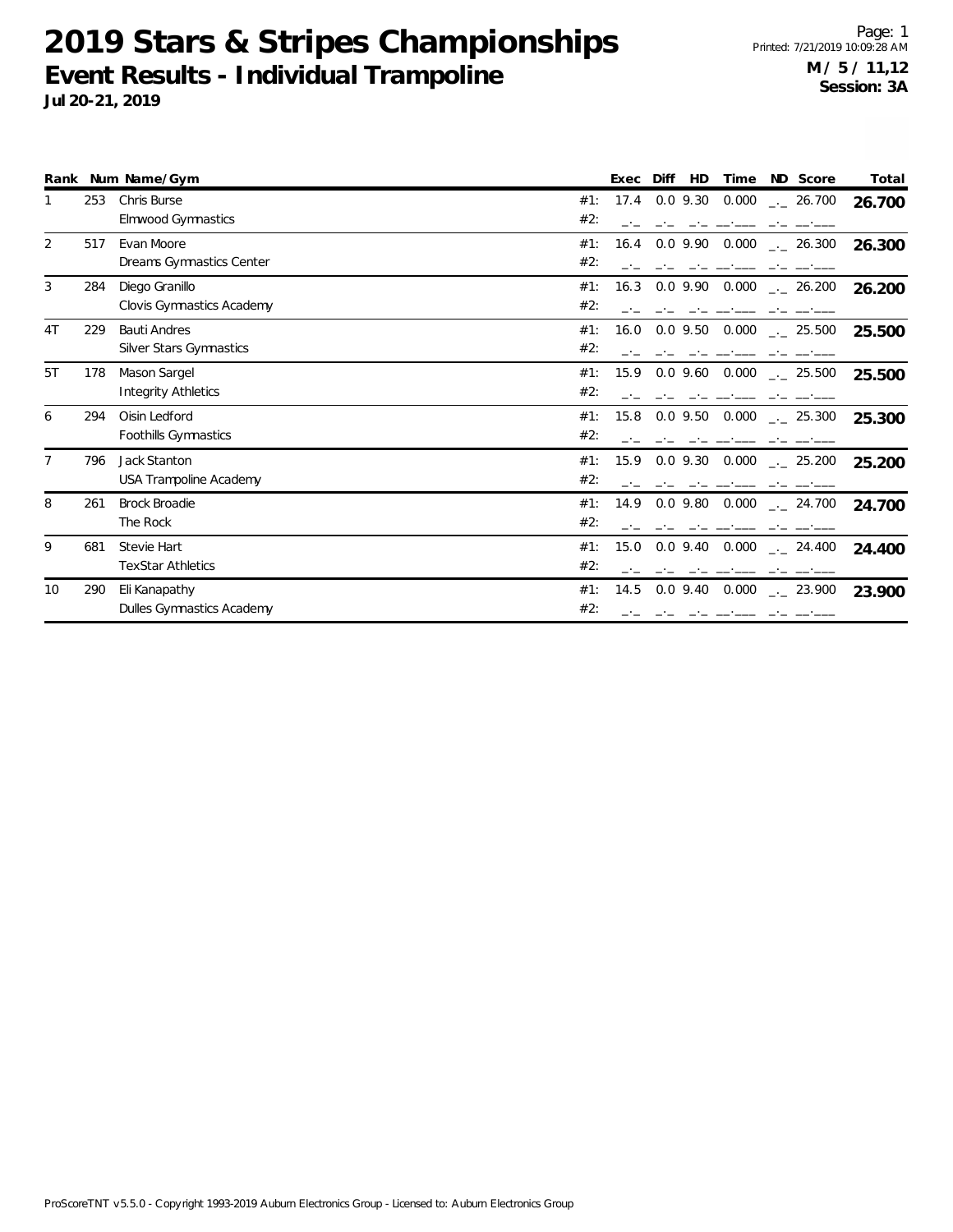**Jul 20-21, 2019**

|       |     | Rank Num Name/Gym                                     |            | Exec         | Diff | HD                              | Time                            | ND Score                                  | Total  |
|-------|-----|-------------------------------------------------------|------------|--------------|------|---------------------------------|---------------------------------|-------------------------------------------|--------|
| 1     | 128 | Abby Fullingim<br>Airbenders                          | #1:<br>#2: | 17.3<br>$-1$ |      | $0.0$ 9.70                      | 0.000                           | $-27.000$                                 | 27.000 |
| 2     | 137 | Molly Hartzog<br>Airbenders                           | #1:<br>#2: | 17.0<br>$-1$ |      | $0.0$ 9.80                      | 0.000<br>and the company of the | $-26.800$                                 | 26.800 |
| 3     | 176 | Cece Rother<br>Silver Stars Gymnastics                | #1:<br>#2: | 17.3         |      | $0.0$ 9.30                      | 0.000                           | $-26.600$                                 | 26.600 |
| 4     | 783 | Hannah Ard<br>USA Trampoline Academy                  | #1:<br>#2: | 16.8         |      |                                 | $0.0$ 9.60 $0.000$              | $-26.400$                                 | 26.400 |
| 5*    | 289 | Laila Jordan<br>Fairland Gymnastics                   | #1:<br>#2: | 16.5         |      | $0.0$ 9.70<br>$-1$              | 0.000                           | $-26.200$                                 | 26.200 |
| 5*    | 130 | Lexi Gonzales<br><b>United Elite</b>                  | #1:<br>#2: | 16.5         |      |                                 | $0.0$ 9.70 $0.000$              | $\frac{1}{2}$ 26.200                      | 26.200 |
| 7T    | 431 | Veronica Matthies<br>United Sports Academy            | #1:<br>#2: | 16.6         |      |                                 | $0.0$ 9.40 $0.000$              | $\frac{1}{2}$ 26.000                      | 26.000 |
| 8T    | 515 | Ciana Evans<br>Top City Athletics                     | #1:<br>#2: | 16.3         |      | $0.0$ 9.70<br>$-1$              |                                 | $0.000$ _ 26.000                          | 26.000 |
| 9     | 109 | <b>Haley Brandes</b><br><b>Cutting Edge Athletics</b> | #1:<br>#2: | 16.2         |      | سائست استعادت                   |                                 | $0.0$ 9.60 $0.000$ $_{\leftarrow}$ 25.800 | 25.800 |
| 10    | 797 | Mary Viebrooks<br>Aspire Gymnastics Academy           | #1:<br>#2: | 16.0         |      | $0.0$ 9.70                      | 0.000                           | $\frac{1}{2}$ 25.700                      | 25.700 |
| 11T   | 120 | McKayla DeRuyter<br>World Elite                       | #1:<br>#2: | 16.4         |      | $0.0$ 9.20                      | 0.000                           | $-25.600$                                 | 25.600 |
| 12T   | 324 | Teghan Theile<br>Suncoast Gymnastics Academy          | #1:<br>#2: | 16.1         |      |                                 |                                 | $0.0$ 9.50 $0.000$ $_{\leftarrow}$ 25.600 | 25.600 |
| 13    | 299 | Fi Fi Mamas<br>Jersey Jets Gymnastics                 | #1:<br>#2: | 15.5         |      |                                 |                                 | $0.0$ 9.80 $0.000$ $_{\leftarrow}$ 25.300 | 25.300 |
| $14*$ | 786 | Tori Cascarella<br>KMC Dance and Gymnastics Center    | #1:<br>#2: | 15.6<br>-1-  |      | $0.0$ 9.60                      | 0.000                           | $\frac{1}{2}$ 25.200                      | 25.200 |
| $14*$ | 264 | Rachel Chiappone<br><b>Stars Gymnastics</b>           | #1:<br>#2: | 15.6         |      | مستحدث المستحدث                 | $0.0$ 9.60 $0.000$              | $-25.200$                                 | 25.200 |
| 16    | 123 | Zoe Dumas<br>Air Extreme                              | #1:<br>#2: | 15.2<br>$-1$ | $-1$ | $-1$                            |                                 | $0.0$ 9.90 $0.000$ $_{\leftarrow}$ 25.100 | 25.100 |
| 17    | 232 | Sienna Gallo<br>Technique Gymnastics                  | #1:<br>#2: | 15.7         |      | $0.0$ 9.30<br>مناسبتها المساحين |                                 | $0.000$ _._ 25.000<br>$-1$                | 25.000 |
| 18    | 189 | Paige Veselenak<br><b>Cutting Edge Athletics</b>      | #1:<br>#2: | 15.4         |      | $0.0$ 9.50                      | 0.000                           | $-24.900$                                 | 24.900 |
| 19    | 519 | Alissa Shen<br>Tumble Tech                            | #1:<br>#2: | 15.2<br>$-1$ |      |                                 | $0.0$ 9.60 $0.000$              | $-24.800$                                 | 24.800 |
| 20T   | 151 | Abby Kirtley<br>United Sports Academy                 | #1:<br>#2: | 15.3<br>$-1$ | $-1$ |                                 | والمستنبذ المستنب المستركبين    | $0.0$ 9.30 $0.000$ $_{\leftarrow}$ 24.600 | 24.600 |
| 21T   | 737 | Madison Walk<br>Dreams Gymnastics Center              | #1:<br>#2: | 14.9         |      |                                 |                                 | $0.0$ 9.70 $0.000$ $_{\leftarrow}$ 24.600 | 24.600 |
| 22T   | 260 | Piper Bowers<br>Tenacious T&T                         | #1:<br>#2: | 15.1<br>$-1$ |      | $0.0$ 9.10                      | 0.000                           | $-24.200$                                 | 24.200 |
| 23T   | 432 | Mabel Murphy<br>DeVeau's School of Gymnastics         | #1:<br>#2: | 14.7         |      | والمستناء المتراجين والمتراجين  | $0.0$ 9.50 $0.000$              | $-24.200$                                 | 24.200 |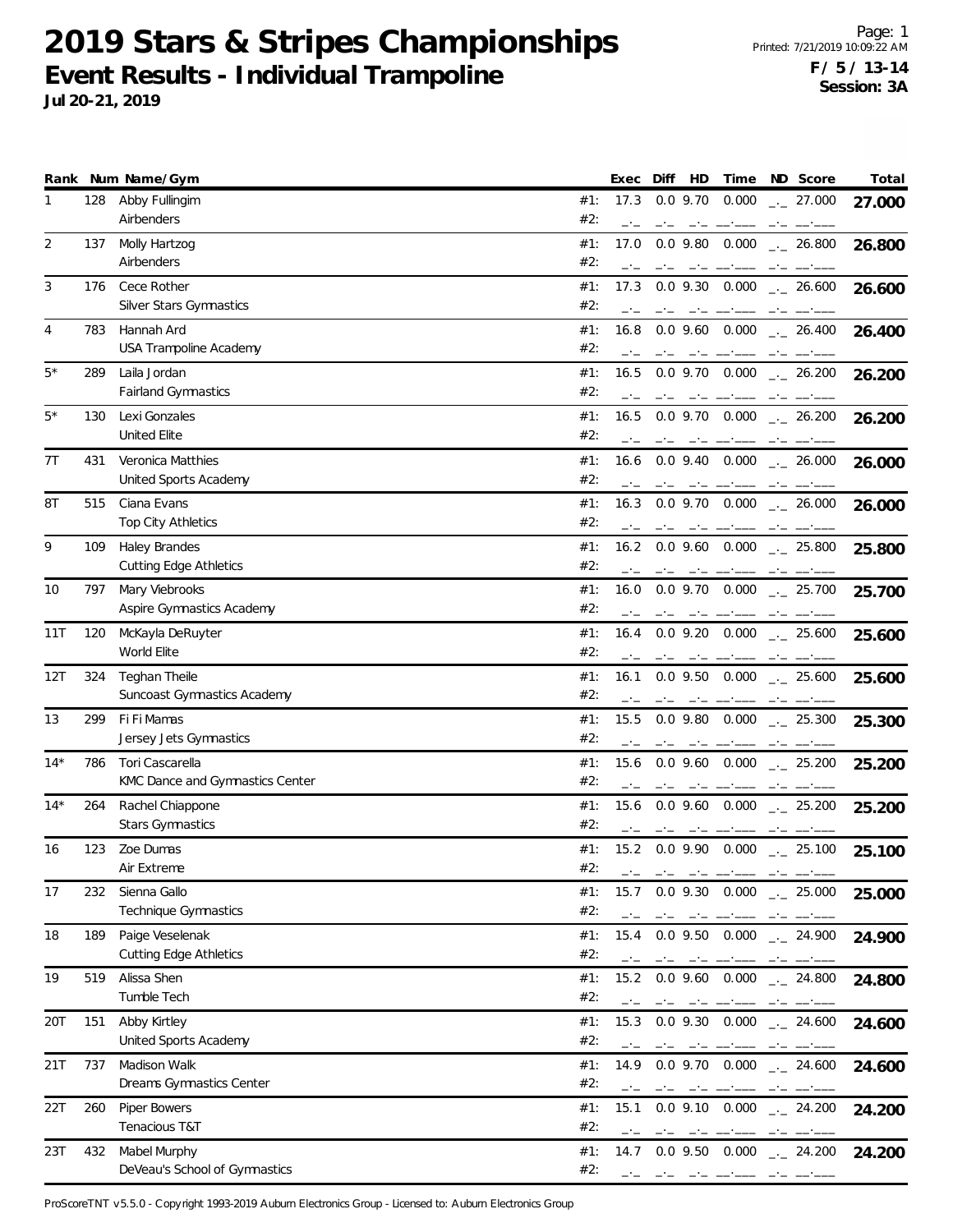|       |     | Rank Num Name/Gym                                    |            | Exec | Diff<br><b>HD</b> | Time  | ND Score                            | Total  |
|-------|-----|------------------------------------------------------|------------|------|-------------------|-------|-------------------------------------|--------|
| 24    | 307 | Alyssa Monger<br><b>WISC</b>                         | #1:<br>#2: | 14.7 | $0.0\,9.40$       |       | $0.000$ $_{\leftarrow}$ 24.100      | 24.100 |
| 25    | 278 | Alison Frantz<br>Infinite Bounds                     | #1:<br>#2: | 15.1 | $0.0\,$ $8.80$    |       | $0.000$ $_{\leftarrow}$ 23.900      | 23.900 |
| $26*$ | 333 | Lucia Yost<br>Flights Cool T&T Academy, Inc.         | #1:<br>#2: | 14.1 | $0.0\,9.60$       |       | $0.000$ $_{-1}$ 23.700              | 23.700 |
| $26*$ | 285 | Elsa Gregory<br>M and M Gymnastics                   | #1:<br>#2: | 14.1 |                   |       | $0.0$ 9.60 $0.000$ $_{\sim}$ 23.700 | 23.700 |
| 28T   | 382 | Sara Westfall<br>MGA Odessa                          | #1:<br>#2: | 14.6 | $0.0\,8.90$       |       | $0.000$ $_{\leftarrow}$ 23.500      | 23.500 |
| 29T   | 297 | Leighlah Louis<br><b>Island Flyers</b>               | #1:<br>#2: | 13.9 |                   |       | $0.0$ 9.60 $0.000$ $_{\sim}$ 23.500 | 23.500 |
| 30    | 230 | Sienna Avery<br><b>Cutting Edge Athletics</b>        | #1:<br>#2: | 13.8 | $0.0$ 9.40        |       | $0.000$ $_{\leftarrow}$ 23.200      | 23.200 |
| 31    | 434 | Anna Waskow<br><b>Bull Run Academy of Gymnastics</b> | #1:<br>#2: | 8.8  | 0.05.80           | 0.000 | 14.600                              | 14.600 |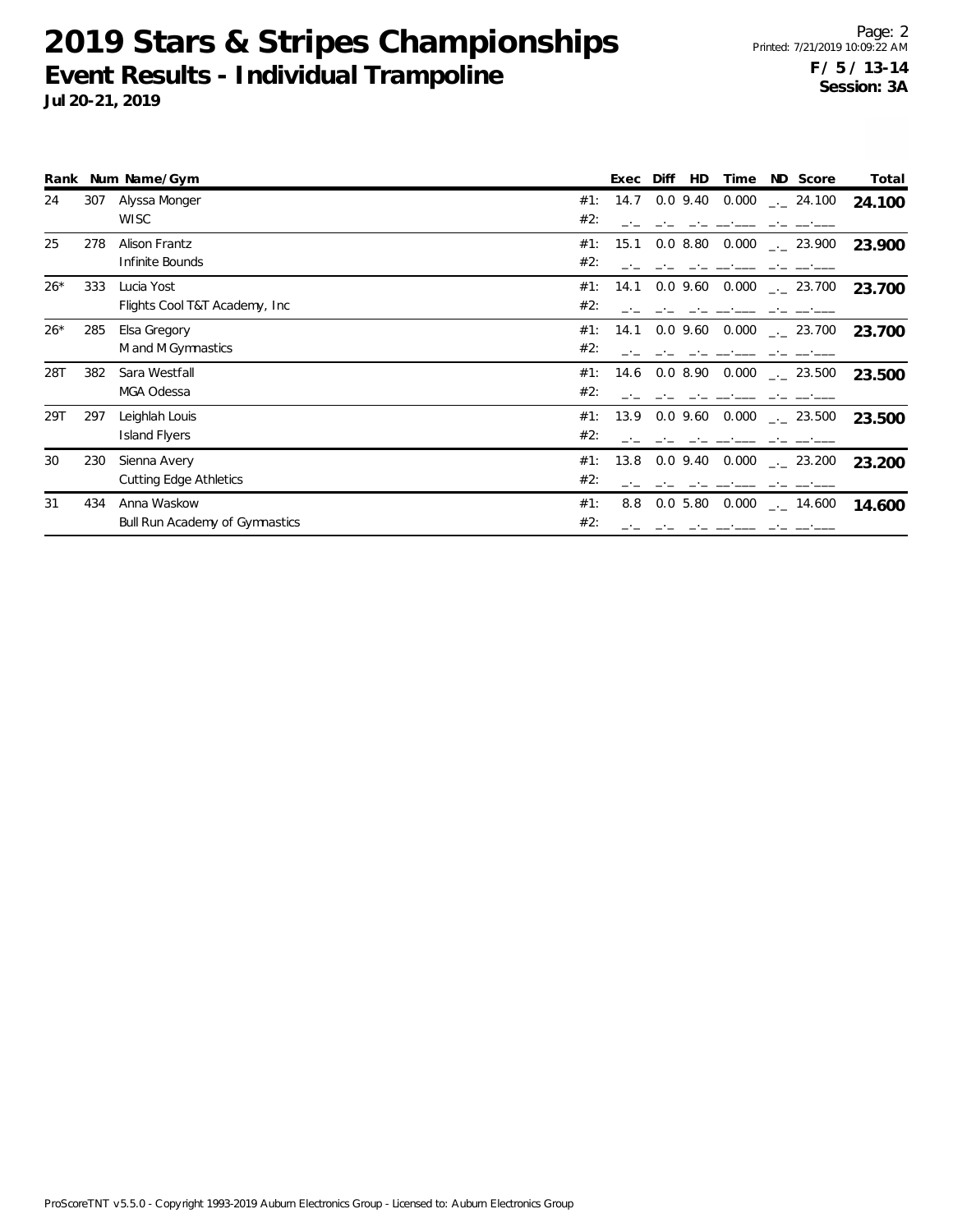|    |     | Rank Num Name/Gym               |     | Exec              | Diff | HD.         | Time  | ND Score                                | Total  |
|----|-----|---------------------------------|-----|-------------------|------|-------------|-------|-----------------------------------------|--------|
|    | 238 | Jordan Slider                   |     | #1: 17.8          |      | $0.0\,9.40$ |       | $0.000$ $_{\leftarrow}$ 27.200          | 27.200 |
|    |     | Victoria Gymagic Inc.           | #2: |                   |      |             |       |                                         |        |
| 2  | 312 | Garrett Niewinski               |     | #1: 15.9 0.0 9.70 |      |             |       | $0.000$ $_{\leftarrow}$ 25.600          | 25.600 |
|    |     | Apex Tumbling and Cheer         | #2: |                   |      |             |       |                                         |        |
| 3  | 268 | Nicholas DeNisco                |     |                   |      |             |       | #1: 15.6 0.0 9.40 0.000  25.000         | 25.000 |
|    |     | KMC Dance and Gymnastics Center | #2: |                   |      |             |       |                                         |        |
| 4  | 516 | Jonathan Jones                  |     |                   |      |             |       | #1: 15.0 0.0 9.70 0.000 $\ldots$ 24.700 | 24.700 |
|    |     | Mercury Gymnastics              | #2: |                   |      |             |       |                                         |        |
| 5. | 131 | Bennett Greene                  | #1: | 1.4               |      | $0.0\,0.80$ | 0.000 | 2.200                                   | 2.200  |
|    |     | Tumble Tech                     | #2: |                   |      |             |       |                                         |        |